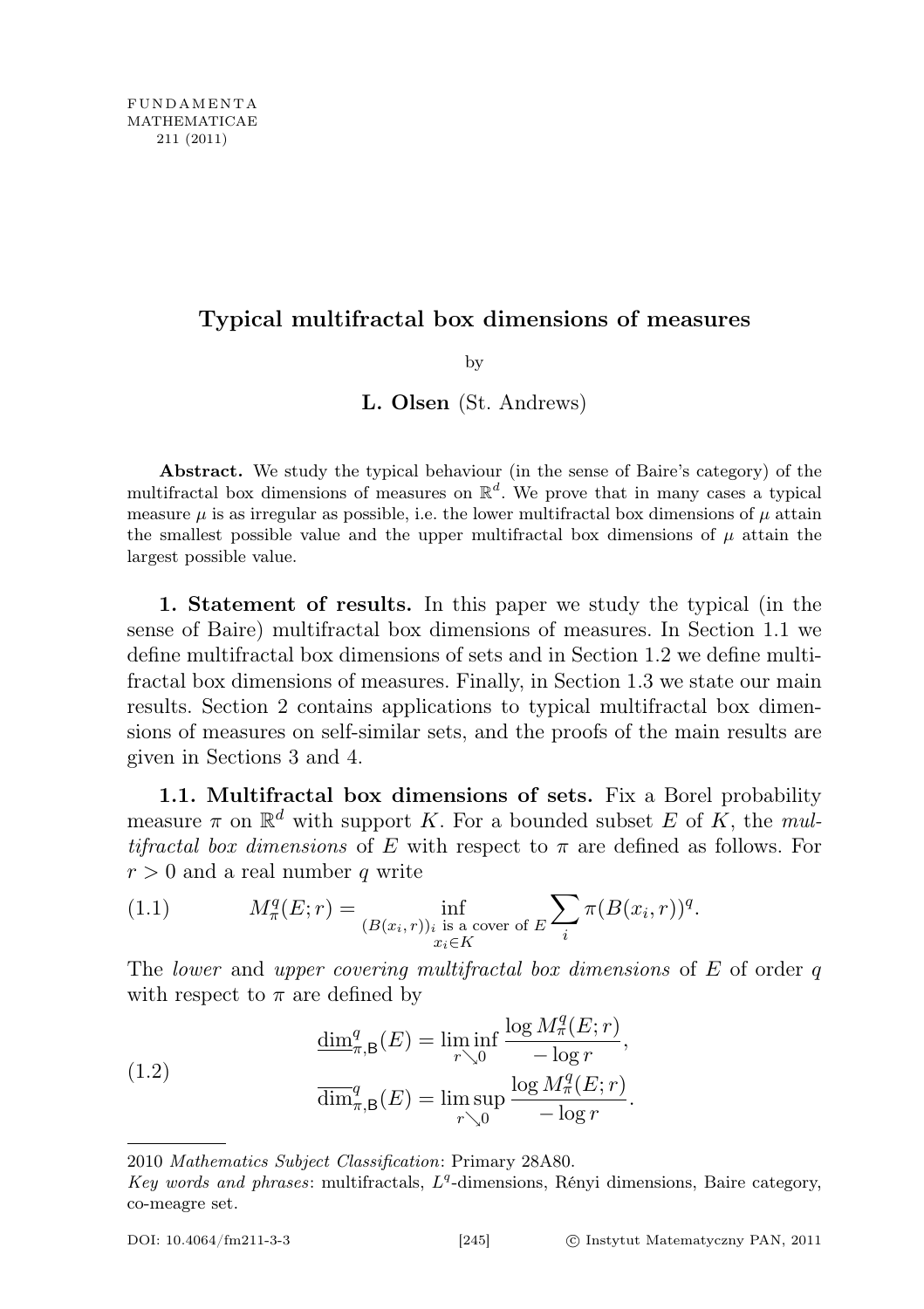The main significance of multifractal box dimensions is their relationship with the so-called multifractal spectrum of  $\pi$ . During the 1990's there has been an enormous interest in computing multifractal box dimensions and multifractal spectra of measures, and within the last 15 years the multifractal box dimensions and the multifractal spectra of various classes of measures in  $\mathbb{R}^d$  exhibiting some degree of self-similarity have been computed rigorously (cf. [\[Fa,](#page-21-0) [Pe\]](#page-21-1) and the references therein).

1.2. Multifractal box dimensions of measures. While multifractal box dimensions of measures have played a central role in multifractal analysis for the past 15 years, recently their importance in the study of fractal geometry and dynamical systems has been recognized (see, for example, [\[Pe,](#page-21-1) [Yo\]](#page-21-2)). The multifractal box dimensions of a Borel probability measure  $\mu$  on  $\mathbb{R}^d$  with respect to  $\pi$  are defined as follows. For a real number  $q$ , we define the *small* and big lower multifractal box dimensions of  $\mu$  of order q with respect to the measure  $\pi$  by

(1.3) 
$$
\frac{\dim_{*\pi,\mathsf{B}}^q(\mu) = \inf_{\mu(E)>0} \underline{\dim}_{\pi,\mathsf{B}}^q(E),}{\underline{\dim}_{\pi,\mathsf{B}}^{*q}(\mu) = \lim_{\varepsilon \searrow 0} \inf_{\mu(E)>1-\varepsilon} \underline{\dim}_{\pi,\mathsf{B}}^q(E).
$$

Similarly, the *small* and *big upper multifractal box dimensions* of  $\mu$  of order q with respect to  $\pi$  are

(1.4) 
$$
\overline{\dim}_{\pi,\mathsf{B}}^q(\mu) = \inf_{\mu(E)>0} \overline{\dim}_{\pi,\mathsf{B}}^q(E),
$$

$$
\overline{\dim}_{\pi,\mathsf{B}}^{\ast q}(\mu) = \lim_{\varepsilon \searrow 0} \inf_{\mu(E)>1-\varepsilon} \overline{\dim}_{\pi,\mathsf{B}}^q(E).
$$

1.3. Typical multifractal box dimensions of measures. In this paper we study the multifractal box dimensions of a typical measure in the sense of Baire. For a compact subset K of  $\mathbb{R}^d$ , we denote the family of Borel probability measures on K by  $\mathcal{P}(K)$  and we equip  $\mathcal{P}(K)$  with the weak topology. We will say that a typical probability measure on  $K$  has property P if the set of probability measures that do not have property P is meagre with respect to the weak topology on  $\mathcal{P}(K)$ . The typical behaviour of various other quantities related to multifractal analysis has also been studied. In particular, the local dimension of a typical measure has been studied by Haase [\[Ha\]](#page-21-3) and investigated further by Genyuk [\[Ge\]](#page-21-4). We also note that the multifractal spectrum of a typical continuous function has been studied by several authors (cf. [\[BuNa,](#page-20-0) [Ja1,](#page-21-5) [Ja2\]](#page-21-6)).

To state the main results in the paper, we need a few definitions. Firstly, the upper moment scaling function of  $\pi$  is defined by

(1.5) 
$$
\overline{\tau}_{\pi}(q) = \overline{\dim}_{\pi,\mathsf{B}}^q(K).
$$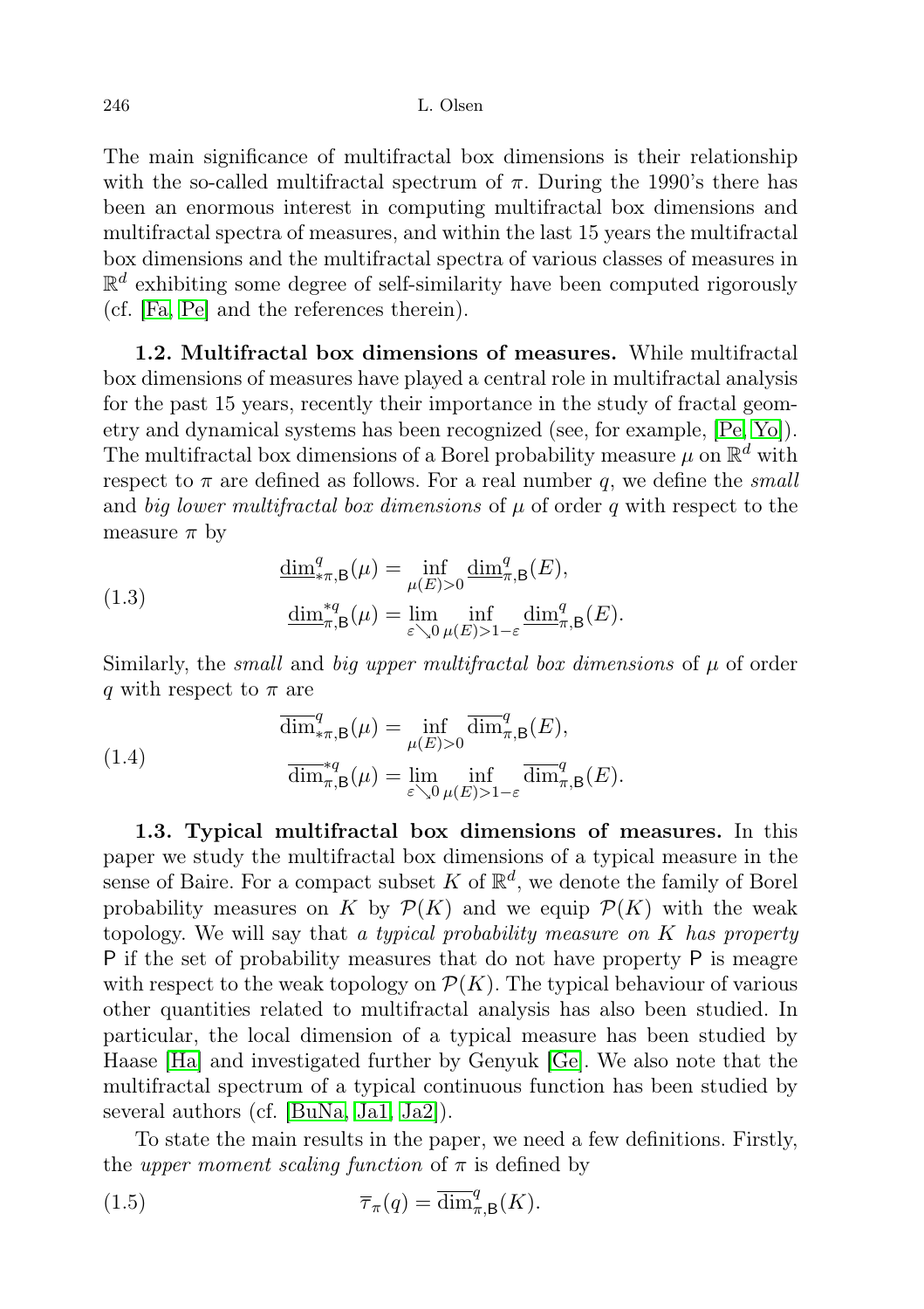We also define its local versions: first the *local upper box dimension* of  $K$  at  $x$  is defined by

(1.6) 
$$
\overline{\dim}^q_{\pi,\mathsf{B},\mathsf{loc}}(x;K) = \lim_{r\searrow 0} \overline{\dim}^q_{\pi,\mathsf{B}}(B(x,r)\cap K);
$$

then we define the *local upper moment scaling functions* of  $\pi$  by

(1.7) 
$$
\overline{\tau}_{\pi,\text{loc}}(q) = \inf_{x \in K} \overline{\dim}^q_{\pi,\text{B,loc}}(x;K),
$$

$$
\overline{T}_{\pi,\text{loc}}(q) = \sup_{x \in K} \overline{\dim}^q_{\pi,\text{B,loc}}(x;K).
$$

Finally, let

(1.8) 
$$
\frac{D_{\pi} = \liminf_{r \searrow 0} \frac{\log \sup_{x \in K} \pi(B(x, r))}{\log r}}{\overline{D}_{\pi} = \limsup_{r \searrow 0} \frac{\log \inf_{x \in K} \pi(B(x, r))}{\log r}}.
$$

Proposition 1.1 below gives the relationships between the dimensions introduced in  $(1.5)$ – $(1.8)$ .

PROPOSITION 1.1. Let  $\pi$  be a Borel probability measure on  $\mathbb{R}^d$  with compact support K. We have

$$
\begin{aligned}\n\mathcal{D}_{\pi} q &\leq \overline{\tau}_{\pi, \text{loc}}(q) \leq \overline{\tau}_{\pi}(q) \qquad \text{for all } q \leq 0, \\
\wedge \qquad \wedge \\
-\overline{\mathcal{D}}_{\pi} q &\leq \overline{T}_{\pi, \text{loc}}(q) \leq \overline{\tau}_{\pi}(q) \qquad \text{for all } q \leq 0,\n\end{aligned}
$$

and

$$
-\overline{D}_{\pi} q \le \overline{\tau}_{\pi, \text{loc}}(q) \le \overline{\tau}_{\pi}(q) \quad \text{for all } q \ge 0,
$$
  

$$
\wedge \qquad \wedge
$$
  

$$
-\underline{D}_{\pi} q \le \overline{T}_{\pi, \text{loc}}(q) \le \overline{\tau}_{\pi}(q) \quad \text{for all } q \ge 0.
$$

Proof. This follows easily from the definitions and the proof is therefore omitted.

A measure  $\pi$  on  $\mathbb{R}^d$  is called a *doubling measure* if there is a constant c such that

$$
\sup_{\substack{x \in \text{supp } \pi \\ r>0}} \frac{\pi(B(x, 2r))}{\pi(B(x, r))} \le c.
$$

We can now state the main results, Theorems 1.2 and 1.3, giving bounds for the multifractal box dimensions of measures  $\mu \in \mathcal{P}(K)$ . The first result, which is easily proved and only included for completeness, provides bounds that are valid for all measures, whereas the second result provides bounds that are valid for typical measures.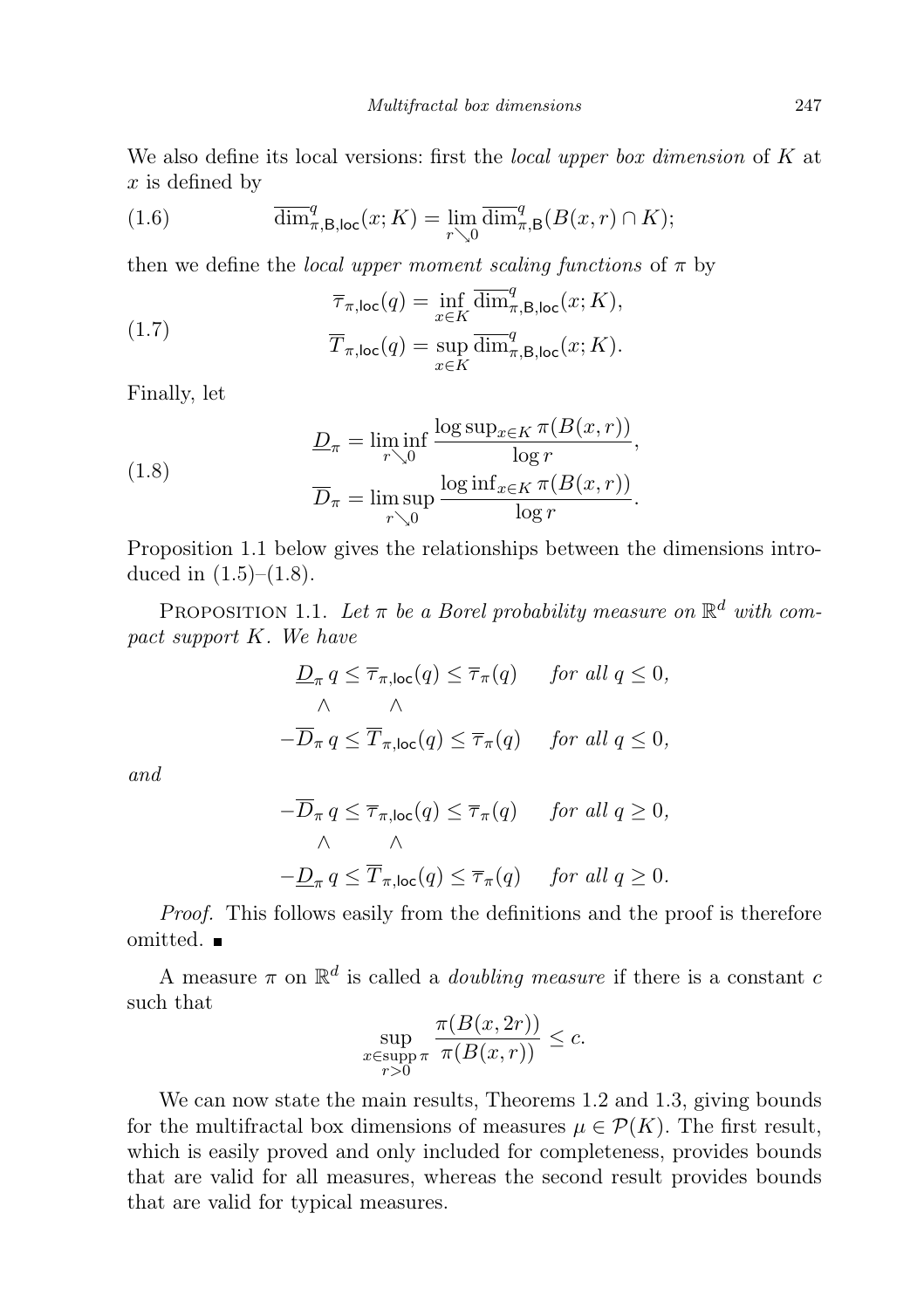THEOREM 1.2 (Results for all measures in  $\mathcal{P}(K)$ ). Let  $\pi$  be a Borel probability measure on  $\mathbb{R}^d$  with compact support K.

(1) All measures  $\mu \in \mathcal{P}(K)$  satisfy

$$
-\underline{D}_{\pi}q \le \underline{\dim}^q_{*\pi,\mathsf{B}}(\mu) \le \underline{\dim}^{*q}_{\pi,\mathsf{B}}(\mu) \quad \text{ for all } q \le 0,
$$
  

$$
-\overline{D}_{\pi}q \le \underline{\dim}^q_{*\pi,\mathsf{B}}(\mu) \le \underline{\dim}^{*q}_{\pi,\mathsf{B}}(\mu) \quad \text{ for all } q \ge 0.
$$

(2) All measures  $\mu \in \mathcal{P}(K)$  satisfy

$$
\overline{\dim}_{\pi,\mathsf{B}}^q(\mu) \le \overline{\dim}_{\pi,\mathsf{B}}^{\ast q}(\mu) \le \overline{\tau}_{\pi}(q) \quad \text{ for all } q.
$$

*Proof.* This follows easily from the definitions.

THEOREM 1.3 (Results for typical measures in  $\mathcal{P}(K)$ ). Let  $\pi$  be a Borel probability measure on  $\mathbb{R}^d$  with compact support K.

(1) A typical measure  $\mu \in \mathcal{P}(K)$  satisfies

$$
-\underline{D}_{\pi} q \le \underline{\dim}^q_{*\pi, \mathsf{B}}(\mu) \le \underline{\dim}^{*q}_{\pi, \mathsf{B}}(\mu) \le -\overline{D}_{\pi} q \quad \text{for all } q \le 0,
$$
  

$$
-\overline{D}_{\pi} q \le \underline{\dim}^q_{*\pi, \mathsf{B}}(\mu) \le \underline{\dim}^{*q}_{\pi, \mathsf{B}}(\mu) \le -\underline{D}_{\pi} q \quad \text{for all } q \ge 0.
$$

(2) If  $\pi$  is a doubling measure, then a typical measure  $\mu \in \mathcal{P}(K)$  satisfies

$$
\overline{\tau}_{\pi,\text{loc}}(q) \le \overline{\dim}_{\ast\pi,\mathsf{B}}^q(\mu) \le \overline{\dim}_{\pi,\mathsf{B}}^{\ast q}(\mu) \le \overline{\tau}_{\pi}(q) \quad \text{ for all } q \le 0.
$$

If  $\pi$  is a doubling measure and K does not contain isolated points, then a typical measure  $\mu \in \mathcal{P}(K)$  satisfies

$$
\overline{\tau}_{\pi,\text{loc}}(q) \leq \overline{\dim}_{*\pi,\mathsf{B}}^q(\mu) \leq \overline{\dim}_{\pi,\mathsf{B}}^{*q}(\mu) \leq \overline{\tau}_{\pi}(q) \quad \text{ for all } q.
$$

Part (1) of Theorem 1.3 is proved in Section 3, and part (2) in Section 4. Comparing the statements in Theorems 1.2 and 1.3, we see that a typical measure  $\mu$  is very close to being as irregular as possible. Namely, for all q, the lower multifractal box dimensions  $\underline{\dim}_{*\pi,B}^q(\mu)$  and  $\underline{\dim}_{\pi,B}^{*q}(\mu)$  are close to the smallest possible value, and the upper multifractal box dimensions  $\overline{\dim}_{\pi,\mathsf{B}}^q(\mu)$  and  $\overline{\dim}_{\pi,\mathsf{B}}^{\ast q}(\mu)$  are close to the largest possible value. Figure 1 below illustrates Theorem 1.3.

For  $q = 0$ , Theorem 1.3 gives the following interesting result due to Myjak & Rudnicki [\[MyRu\]](#page-21-7). To state it we need a few definitions. For a set  $E \subseteq \mathbb{R}^d$ , we let  $\dim_{\mathbf{B}}(E)$  denote the upper box dimension. Also, for a probability measure  $\mu$  we define the small and big lower multifractal box dimensions of  $\mu$  by

(1.9) 
$$
\underline{\dim}_{*B}(\mu) = \inf_{\mu(E)>0} \underline{\dim}_{B}(E),
$$

$$
\underline{\dim}_{B}^{*}(\mu) = \lim_{\varepsilon \searrow 0} \inf_{\mu(E)>1-\varepsilon} \underline{\dim}_{B}(E).
$$

Similarly, we define the small and big upper multifractal box dimensions of  $\mu$  by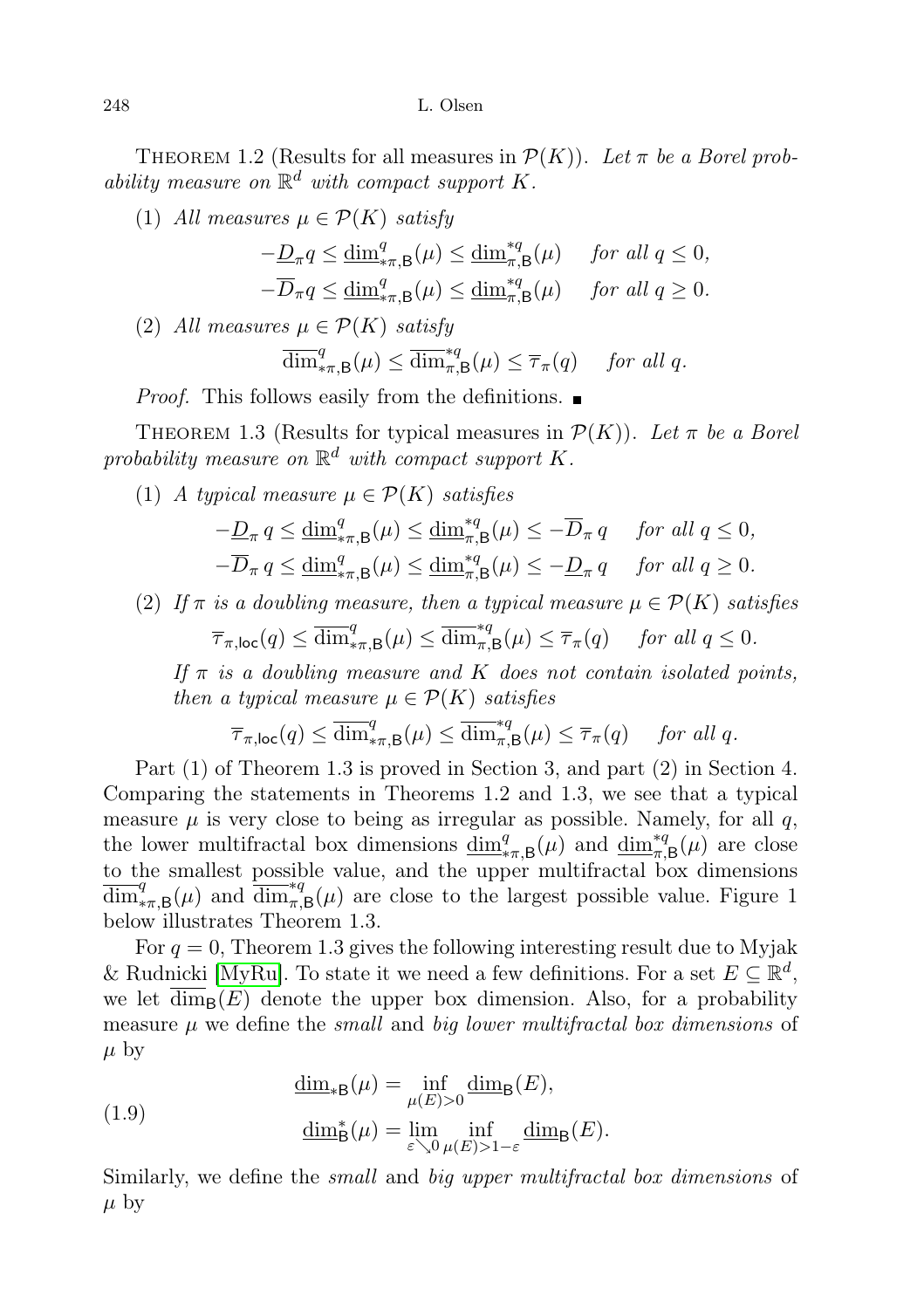

Fig. 1. This figure illustrates the statement in Theorem 1.3. (In the figure the graphs are drawn such that  $-D_{\pi} q \leq \overline{\tau}_{\pi,\textsf{loc}}(q)$  for all  $q \leq 0$  and  $-\underline{D}_{\pi} q \leq \overline{\tau}_{\pi,\textsf{loc}}(q)$  for all  $q \geq 0$ ; it follows from Proposition 1.1 that if  $\overline{\tau}_{\pi,\text{loc}}(q) = T_{\pi,\text{loc}}(q)$ , then this is the case. The condition  $\overline{\tau}_{\pi,\text{loc}}(q) = \overline{T}_{\pi,\text{loc}}(q)$  is, for example, satisfied if  $\pi$  is a self-similar measure satisfying the Strong Separation Condition; see Section 2.) Theorem 1.3 shows that the lower  $q$  box dimensions of a typical measure  $\mu$  lie in the lightly shaded region bounded by the dashed lines, and if the measure  $\pi$  is doubling, then the upper q box dimensions of a typical measure  $\mu$  lie in the darkly shaded region bounded by the solid curves.

(1.10) 
$$
\overline{\dim}_{*B}(\mu) = \inf_{\mu(E)>0} \overline{\dim}_{B}(E),
$$

$$
\overline{\dim}_{B}^{*}(\mu) = \lim_{\varepsilon \searrow 0} \inf_{\mu(E)>1-\varepsilon} \overline{\dim}_{B}(E).
$$

Finally, we define the *local upper box dimension* of  $E$  at  $x$  by

(1.11) 
$$
\overline{\dim}_{B,\text{loc}}(x;E) = \lim_{r \searrow 0} \overline{\dim}_{B}(B(x,r) \cap E).
$$

It is clear that if we put  $q = 0$  in (1.3), (1.4) and (1.6), then we obtain  $(1.9)$ ,  $(1.10)$  and  $(1.11)$ , respectively. The following result due to Myjak & Rudnicki  $[MyRu]$  therefore follows from Theorem 1.3 by putting  $q = 0$ . This result gives bounds for the box dimensions of typical measures.

COROLLARY 1.4 (Results for typical measures in  $\mathcal{P}(K)$  [\[MyRu\]](#page-21-7)). Let K be a compact set in  $\mathbb{R}^d$ . Write

$$
\overline{s}_{\text{loc}} = \inf_{x \in K} \overline{\dim}_{\mathsf{B},\text{loc}}(x;K), \quad \overline{s} = \overline{\dim}_{\mathsf{B}}(K).
$$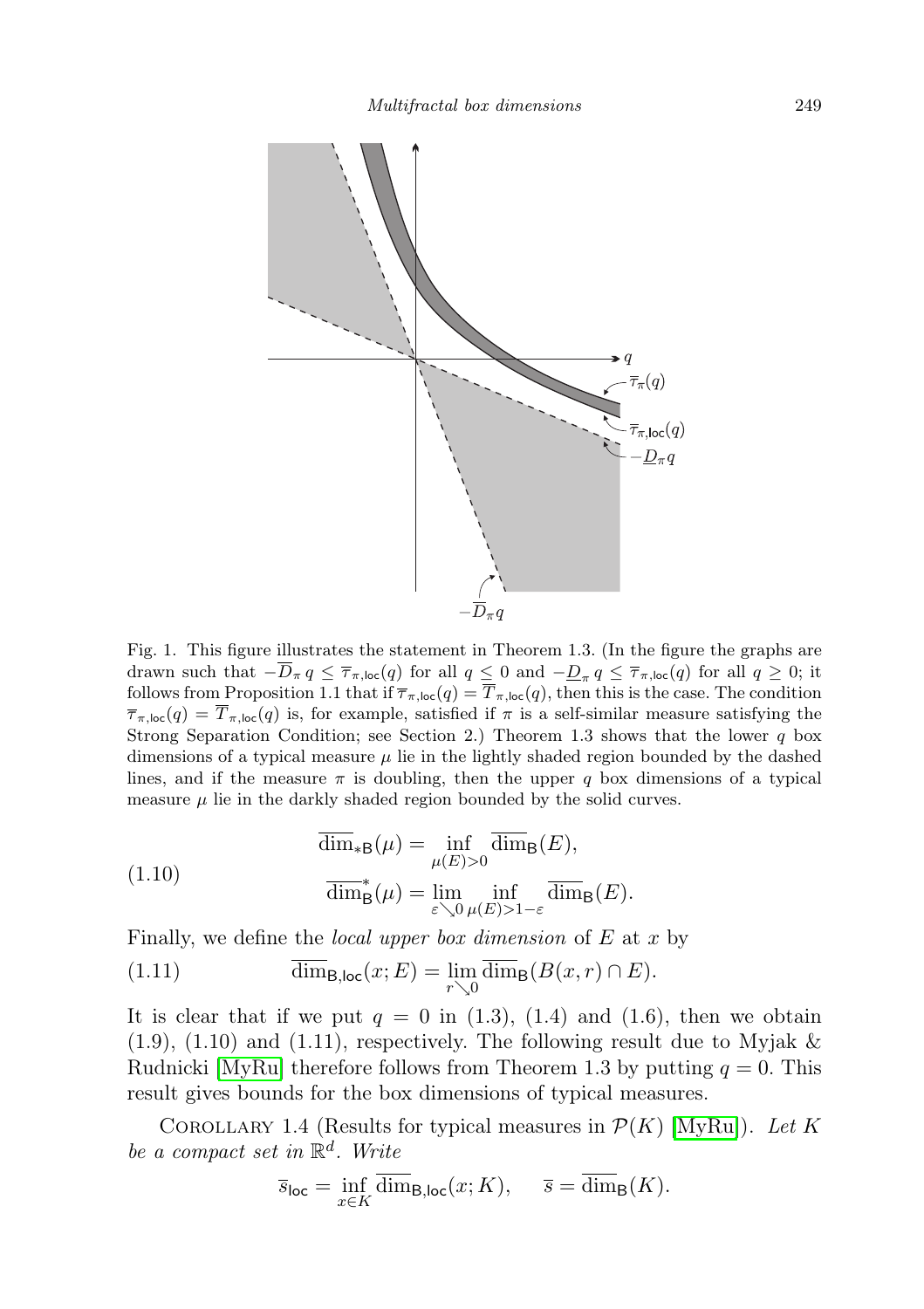\n- (1) A typical measure 
$$
\mu \in \mathcal{P}(K)
$$
 satisfies  $\dim_{*B}(\mu) = \dim_{B}^{*}(\mu) = 0.$
\n- (2) A typical measure  $\mu \in \mathcal{P}(K)$  satisfies  $\overline{s}_{\text{loc}} \leq \dim_{*B}(\mu) \leq \overline{\dim}_{B}^{*}(\mu) \leq \overline{s}.$
\n

2. An application. Typical multifractal box dimensions of measures on self-similar sets. As an application of Theorem 1.3, we will now compute the multifractal box dimensions of typical measures on self-similar sets. Fix an integer N with  $N \geq 2$ . Next, let  $S_i : \mathbb{R}^d \to \mathbb{R}^d$  for  $i = 1, ..., N$ be contracting similarities and let  $(p_1, \ldots, p_N)$  be a probability vector. For each i, we denote the Lipschitz constant of  $S_i$  by  $r_i \in (0,1)$ . Let K and  $\pi$ be the self-similar set and the self-similar measure associated with the list  $(S_1, \ldots, S_N, p_1, \ldots, p_N)$ , i.e. K is the unique non-empty compact subset of  $\mathbb{R}^d$  such that

$$
(2.1) \t K = \bigcup_{i} S_i(K),
$$

and  $\pi$  is the unique Borel probability measure on  $\mathbb{R}^d$  such that

(2.2) 
$$
\pi = \sum_{i} p_i \pi \circ S_i^{-1}
$$

(cf. [\[Fa,](#page-21-0) [Hu\]](#page-21-8)). It is well-known that  $\text{supp}\,\pi = K$  (cf. [Fa, Hu]). We say that the list  $(S_1, \ldots, S_n)$  satisfies the *Open Set Condition* (OSC) if there exists an open non-empty and bounded subset U of  $\mathbb{R}^d$  with  $S_i U \subseteq U$  for all i and  $S_iU \cap S_jU = \emptyset$  for all i, j with  $i \neq j$ . Also, we say that the list  $(S_1, \ldots, S_N)$  satisfies the Strong Separation Condition (SSC) if  $S_i K \cap S_j K$  $= \emptyset$  for all *i*, *j* with  $i \neq j$ . Define  $\beta : \mathbb{R} \to \mathbb{R}$  by

(2.3) 
$$
\sum_{i} p_i^q r_i^{\beta(q)} = 1.
$$

The next result computes the multifractal box dimensions for typical measures  $\mu \in \mathcal{P}(K)$  supported on a self-similar set K satisfying the OSC.

THEOREM 2.1. Let K and  $\pi$  be as in (2.1) and (2.2), and assume that the OSC is satisfied. Next, let

$$
s_{\min} = \min_{i} \frac{\log p_i}{\log r_i} \quad and \quad s_{\max} = \max_{i} \frac{\log p_i}{\log r_i}.
$$

(1) Results for all measures  $\mu \in \mathcal{P}(K)$ .

• All measures  $\mu \in \mathcal{P}(K)$  satisfy

$$
-s_{\min} q \le \underline{\dim}_{*\pi,\mathsf{B}}^q(\mu) \le \underline{\dim}_{\pi,\mathsf{B}}^{*q}(\mu) \quad \text{for all } q \le 0,
$$
  

$$
-s_{\max} q \le \underline{\dim}_{*\pi,\mathsf{B}}^q(\mu) \le \underline{\dim}_{\pi,\mathsf{B}}^{*q}(\mu) \quad \text{for all } q \ge 0.
$$

$$
250\,
$$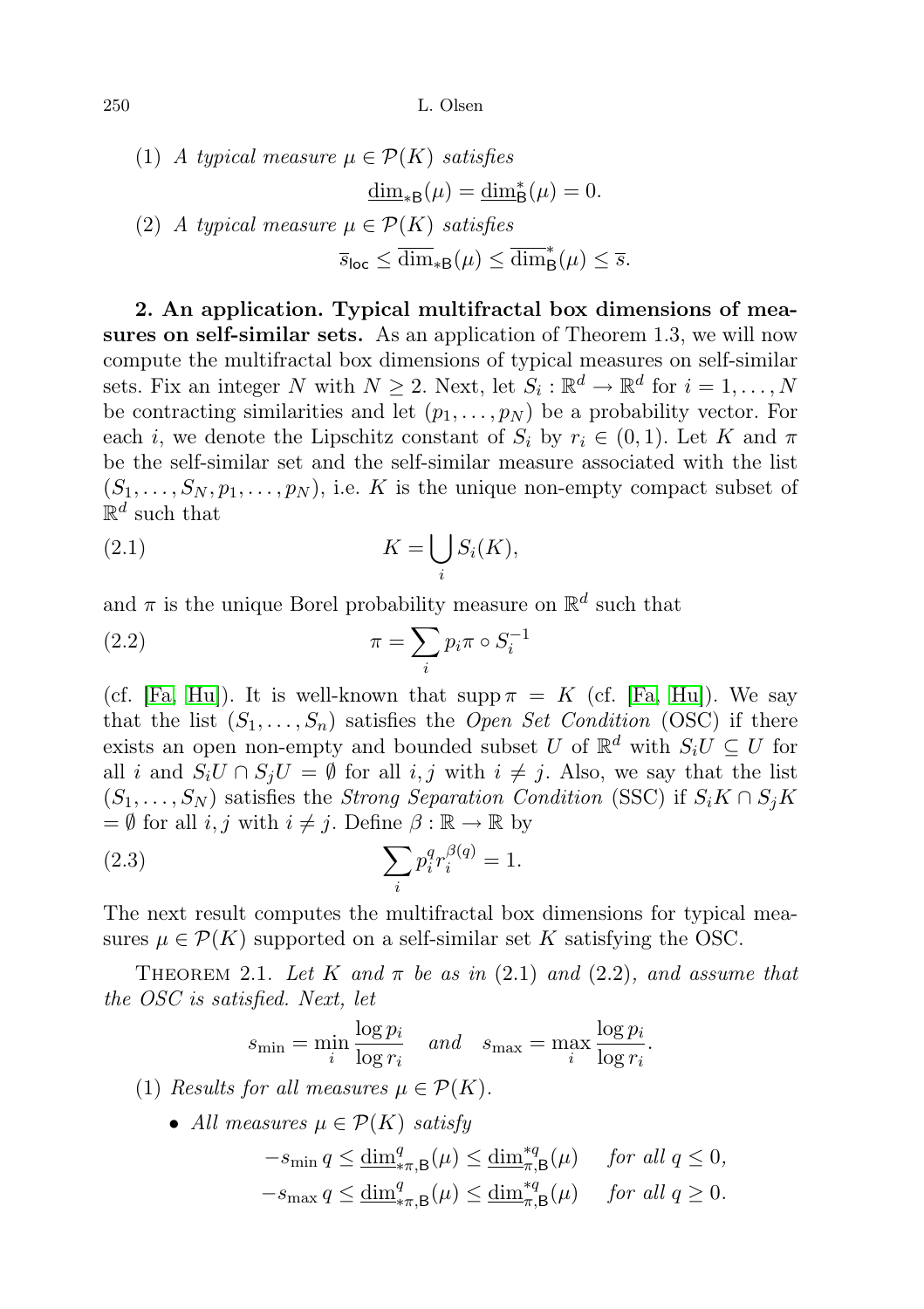- All measures  $\mu \in \mathcal{P}(K)$  satisfy  $\overline{\dim}_{\pi,\mathsf{B}}^q(\mu) \leq \overline{\dim}_{\pi,\mathsf{B}}^{\ast q}(\mu) \leq \beta(q) \quad \text{ for all } q.$
- (2) Results for typical measures  $\mu \in \mathcal{P}(K)$ .
	- A typical measure  $\mu \in \mathcal{P}(K)$  satisfies

$$
-s_{\min} q \le \underline{\dim}_{*\pi,\mathsf{B}}^q(\mu) \le \underline{\dim}_{\pi,\mathsf{B}}^{*q}(\mu) \le -s_{\max} q \quad \text{ for all } q \le 0,
$$
  

$$
-s_{\max} q \le \underline{\dim}_{*\pi,\mathsf{B}}^q(\mu) \le \underline{\dim}_{\pi,\mathsf{B}}^{*q}(\mu) \le -s_{\min} q \quad \text{ for all } q \ge 0.
$$

• If  $\pi$  is a doubling measure (this is, for example, easily seen to be the case if the SSC is satisfied; see [\[Yu\]](#page-21-9) for a proof of this and for other conditions guaranteeing that  $\pi$  is a doubling measure), then a typical measure  $\mu \in \mathcal{P}(K)$  satisfies

$$
\overline{\dim}_{*\pi,\mathsf{B}}^q(\mu) = \overline{\dim}_{\pi,\mathsf{B}}^{*q}(\mu) = \beta(q) \quad \text{ for all } q.
$$

Before proving Theorem 2.1 we make various comments and list two corollaries.

If we define  $e_{\min}, e_{\max} \geq 0$  by

$$
\sum_{i,\, \frac{\log p_i}{\log r_i} = s_{\min}} r_i^{e_{\min}} = 1, \qquad \sum_{i,\, \frac{\log p_i}{\log r_i} = s_{\max}} r_i^{e_{\max}} = 1,
$$

then it is well known (see, for example, [\[CaMa\]](#page-20-1)) that

$$
\begin{aligned}\n\beta(q) - (e_{\min} - s_{\min}q) &\searrow 0 \quad \text{as } q \to \infty, \\
\beta(q) - (e_{\max} - s_{\max}q) &\searrow 0 \quad \text{as } q \to -\infty;\n\end{aligned}
$$

see Figure 2 below. In particular, together with Theorem 2.1 this shows that if the OSC is satisfied and  $\pi$  is a doubling measure, then

$$
\overline{\dim}_{*\pi,\mathsf{B}}^q(\mu) - \underline{\dim}_{\pi,\mathsf{B}}^{*q}(\mu) \ge e_{\max} \quad \text{ for all } q \le 0,
$$
  

$$
\overline{\dim}_{*\pi,\mathsf{B}}^q(\mu) - \underline{\dim}_{\pi,\mathsf{B}}^{*q}(\mu) \ge e_{\min} \quad \text{ for all } q \ge 0,
$$

for a typical measure  $\mu \in \mathcal{P}(K)$ . The reader is referred to Figure 2 for an illustration of this.

We now list two corollaries of Theorem 2.1.

COROLLARY 2.2. Let K be as in  $(2.1)$ , and assume that the OSC is satisfied. Next, let  $s \in \mathbb{R}$  be defined by  $\sum_{i}^{} r_i^s = 1$ , i.e.  $s = \dim_{\mathsf{H}}(K) =$  $\dim_B(K)$ , and let  $\mathcal{H}^s$  denote the s-dimensional Hausdorff measure and write  $\mathcal{H}^s \mathop{\rule[0pt]{.5pt}{1.5pt}\rule[0pt]{0pt}{1.5pt}}\nolimits$  K for its restriction to K.

- (1) Results for all measures  $\mu \in \mathcal{P}(K)$ .
	- All measures  $\mu \in \mathcal{P}(K)$  satisfy

$$
-sq \le \underline{\dim}^q_{* \mathcal{H}^s \mathsf{L} K, \mathsf{B}}(\mu) \le \underline{\dim}^{*q}_{\mathcal{H}^s \mathsf{L} K, \mathsf{B}}(\mu) \quad \text{ for all } q.
$$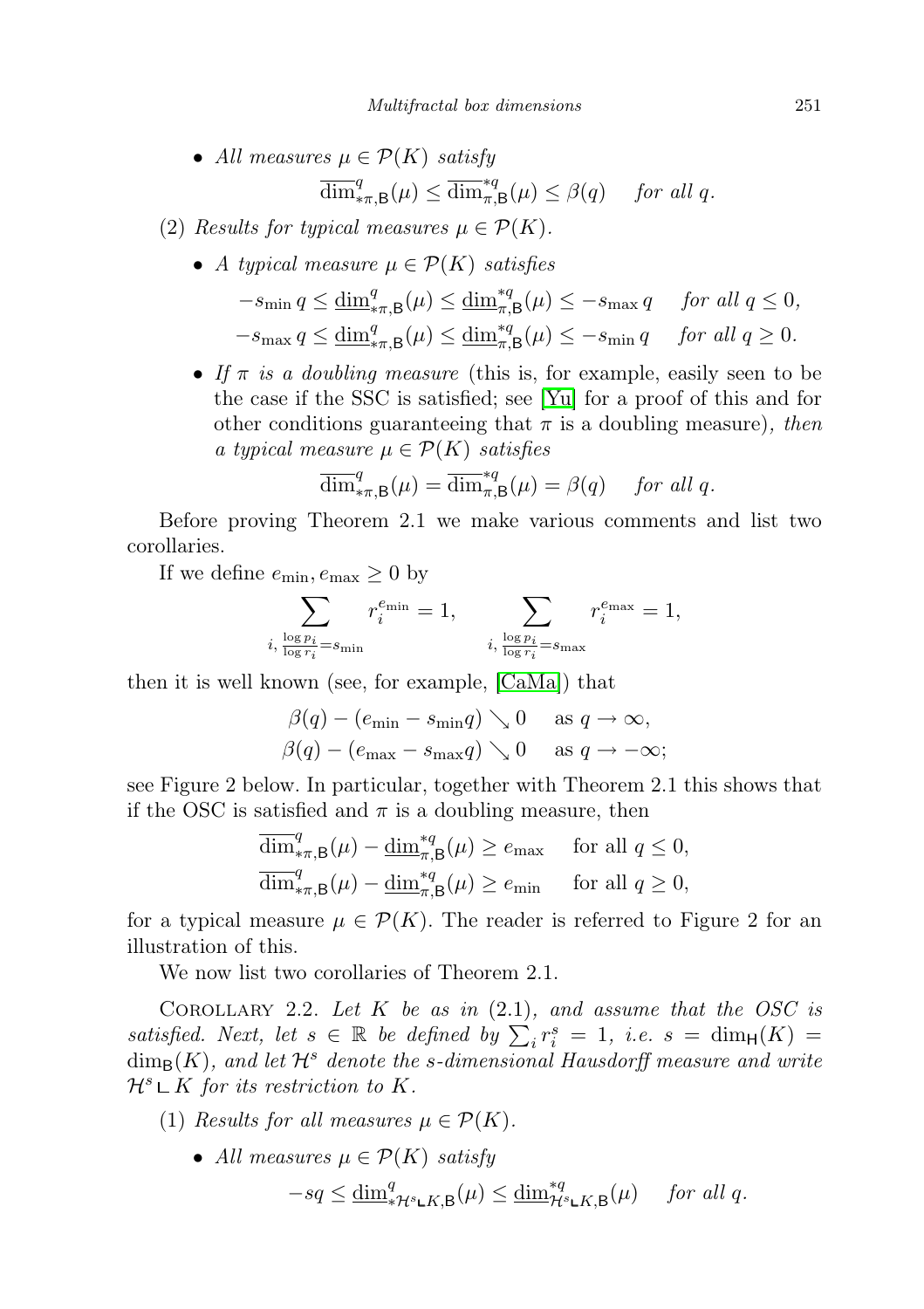

Fig. 2. This figure illustrates the statement in Theorem 2.1. Theorem 2.1 shows that if the OSC is satisfied, then the lower q box dimensions of a typical measure  $\mu$  lie in the shaded region bounded by the dashed lines, and if the OSC is satisfied and the measure  $\pi$  is a doubling measure, then the upper q box dimensions of a typical measure  $\mu$  equal  $\beta(q)$ .

- All measures  $\mu \in \mathcal{P}(K)$  satisfy  $\overline{\dim}_{\mathscr{A}H^s\mathsf{L}K,\mathsf{B}}^q(\mu) \leq \overline{\dim}_{\mathcal{H}^s\mathsf{L}K,\mathsf{B}}^{\mathscr{A}q}(\mu) \leq s(1-q) \quad \text{ for all } q.$
- (2) Results for typical measures  $\mu \in \mathcal{P}(K)$ .
	- A typical measure  $\mu \in \mathcal{P}(K)$  satisfies

$$
\underline{\dim}_{*{\mathcal{H}}^{s}\mathsf{L}K,\mathsf{B}}^{q}(\mu) = \underline{\dim}_{{\mathcal{H}}^{s}\mathsf{L}K,\mathsf{B}}^{*q}(\mu) = -sq \quad \text{for all } q.
$$

• A typical measure  $\mu \in \mathcal{P}(K)$  satisfies

$$
\overline{\dim}_{*{\mathcal H}^s\mathbf L K, \mathsf B}^q(\mu)=\overline{\dim}_{{\mathcal H}^s\mathbf L K, \mathsf B}^{\ast q}(\mu)=s(1-q)\quad\text{ for all }q.
$$

*Proof.* Define the probability vector  $(p_1, \ldots, p_N)$  by  $(p_1, \ldots, p_N)$  $(r_1^s, \ldots, r_N^s)$ , and let  $\pi$  be the self-similar measure satisfying (2.2). For this particular choice of  $(p_1, \ldots, p_N)$  it follows from [\[Hu\]](#page-21-8) that  $\pi = \mathcal{H}^s \mathsf{L}K/\mathcal{H}^s(K)$ , and it follows from [\[Yu,](#page-21-9) Corollary 1.2] that  $\pi$  is a doubling measure. Corollary 2.2 therefore follows immediately from Theorem 2.1.

It follows from Corollary 2.2 that a typical measure  $\mu$  on a self-similar set satisfying the OSC is as irregular as possible. Namely, for all  $q$ , the lower multifractal box dimensions  $\underline{\dim}_{*}^q$ <sub> $\mathcal{H}_s$ </sub> $\overline{\mathbf{L}}(k, \mathbf{B})$  and  $\underline{\dim}_{\mathcal{H}_s}^{*q}$  $\mathbf{L}_{K,\mathbf{B}}(\mu)$  attain the small-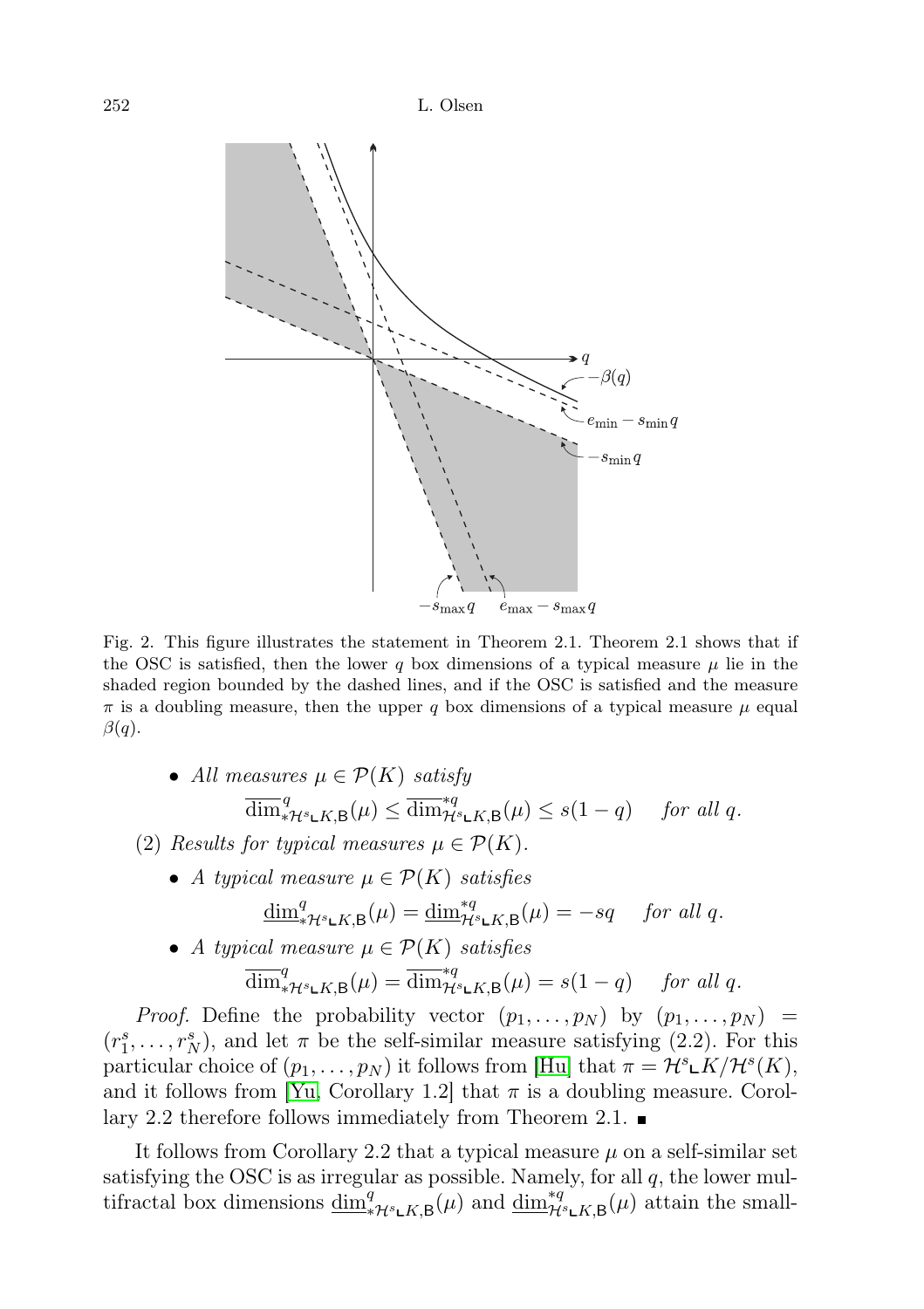est possible value, and the upper multifractal box dimensions  $\overline{\dim}_{*\mathcal{H}^s \mathsf{L} K, \mathsf{B}}^q(\mu)$ and  $\overline{\dim}_{\mathcal{H}^s\mathsf{L}^K,\mathsf{B}}(\mu)$  attain the largest possible value. Specializing even further we obtain the following result about the multifractal box dimensions of measures on the unit cube in  $\mathbb{R}^d$ .

COROLLARY 2.3. Let  $I^d = [0,1]^d$  be the closed unit cube in  $\mathbb{R}^d$ . Next, let  $\mathcal{L}^d$  denote the d-dimensional Lebesgue measure and write  $\mathcal{L}^d \sqcup I^d$  for its restriction to  $I^d$ .

(1) A typical measure  $\mu \in \mathcal{P}(I^d)$  satisfies

$$
\underline{\dim}_{*\mathcal{L}^d \mathsf{L} I^d, \mathsf{B}}^q(\mu) = \underline{\dim}_{\mathcal{L}^d \mathsf{L} I^d, \mathsf{B}}^{*q}(\mu) = -dq \quad \text{ for all } q.
$$

(2) A typical measure  $\mu \in \mathcal{P}(I^d)$  satisfies  $\overline{\dim}_{*\mathcal{L}^d \mathsf{L} I^d, \mathsf{B}}^q(\mu) = \overline{\dim}_{\mathcal{L}^d \mathsf{L} I^d, \mathsf{B}}^{\ast q}(\mu) = d(1-q) \quad \text{ for all } q.$ 

*Proof.* This follows immediately from Corollary 2.2.

We now turn towards the proof of Theorem 2.1. We start by introducing the following notation. If  $(S_1, \ldots, S_N)$  is a list of similarities and  $r_i$  denotes the Lipschitz constant of  $S_i$ , then we will write  $S_i = S_{i_1} \circ \cdots \circ S_{i_n}$  and  $r_{\mathbf{i}} = r_{i_1} \cdots r_{i_n}$  for all lists  $\mathbf{i} = i_1 \ldots i_n$  with entries  $i_k \in \{1, \ldots, N\}$ . Also, if  $\mathbf{i} = i_1 \dots i_n$  is a list with entries  $i_k \in \{1, \dots, N\}$  we will write  $|\mathbf{i}| = n$  for the "length" of **i**. Finally, if  $(p_1, \ldots, p_N)$  is a probability vector, then we will write  $p_{\mathbf{i}} = p_{i_1} \cdots p_{i_n}$  for all lists  $\mathbf{i} = i_1 \ldots i_n$  with entries  $i_k \in \{1, \ldots, N\}$ .

In order to prove Theorem 2.1 we need the following result.

PROPOSITION 2.4. Let  $\pi$  and K be as in (2.1) and (2.2), and assume that the OSC is satisfied. Then the following hold.

- (1) The set K does not have isolated points.
- (2)  $\underline{D}_{\pi} = \min_i \frac{\log p_i}{\log r_i}$  $\frac{\log p_i}{\log r_i}$  and  $\overline{D}_{\pi} = \max_i \frac{\log p_i}{\log r_i}$  $\frac{\log p_i}{\log r_i}$ .
- (3)  $\overline{\tau}_{\pi \text{loc}}(q) = \overline{\tau}_{\pi}(q) = \beta(q)$  for all  $q \in \mathbb{R}$ .

Proof. (1) This is well-known: see, for example, [\[Fa\]](#page-21-0).

(2) This is well-known: see, for example, [\[Pat\]](#page-21-10).

(3) It is clear that  $\overline{\tau}_{\pi,\text{loc}}(q) \leq \overline{\tau}_{\pi}(q)$ . Hence, it suffices to show that  $\beta(q) \leq \overline{\tau}_{\pi,\text{loc}}(q)$  and  $\overline{\tau}_{\pi}(q) \leq \beta(q)$ . The latter follows immediately from the fact that

(2.4) 
$$
\lim_{r \searrow 0} \frac{\log M_\pi^q(K; r)}{-\log r} = \beta(q)
$$

for all  $q \in \mathbb{R}$  (see [\[Pat\]](#page-21-10)).

Next, we prove that  $\beta(q) \leq \overline{\tau}_{\pi,\text{loc}}(q)$ . Therefore fix  $x \in K$  and  $r > 0$ . We may clearly choose a list  $\mathbf{i} = i_1 \dots i_n$  with entries  $i_k \in \{1, \dots, N\}$  such that  $S_i(K) \subseteq B(x,r) \cap K$ . Hence,

(2.5) 
$$
\overline{\dim}^q_{\pi,\mathsf{B}}(S_{\mathbf{i}}(K)) \leq \overline{\dim}^q_{\pi,\mathsf{B}}(B(x,r) \cap K).
$$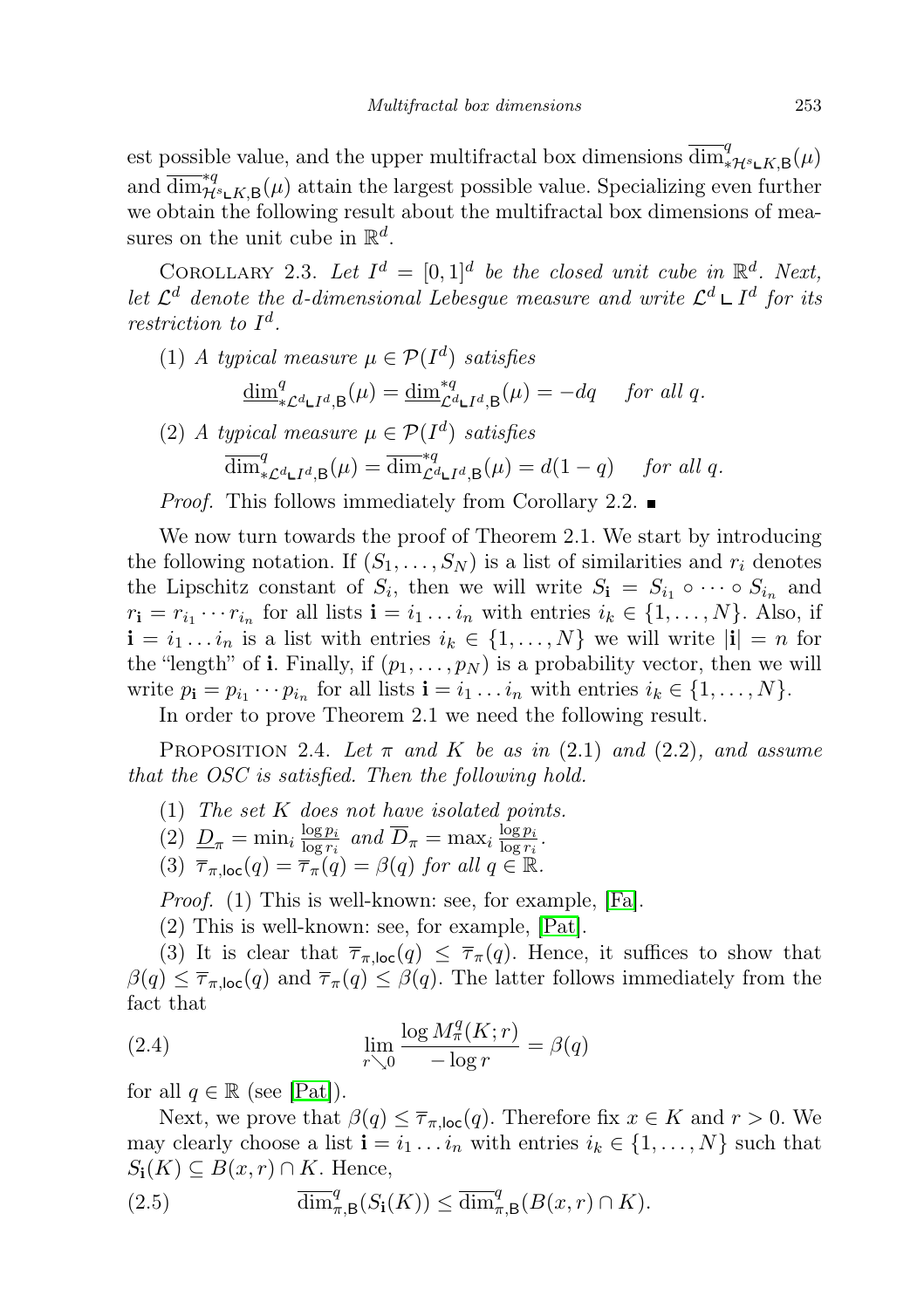Next, we show that

(2.6) 
$$
\overline{\dim}_{\pi,\mathsf{B}}^q(K) = \overline{\dim}_{\pi,\mathsf{B}}^q(S_{\mathbf{i}}(K)).
$$

Indeed, since  $S_i(K) \subseteq K$ , we conclude that  $\overline{\dim}_{\pi,\mathsf{B}}^q(S_i(K)) \leq \overline{\dim}_{\pi,\mathsf{B}}^q(K)$ . We will now show that  $\underline{\dim}_{\pi,B}^q(K) \leq \underline{\dim}_{\pi,B}^q(S_i(K))$ . We first note that it follows from [\[MoRe,](#page-21-11) Theorem 2.1] (see also [\[Pat\]](#page-21-10)) that  $\pi(S_i(K)) \cap S_i(K)) = 0$  for all j with  $i \neq j$  and  $|i| = |j|$ . This implies that if  $x \in K$  and  $r > 0$ , then

(2.7) 
$$
\pi(S_{\mathbf{i}}B(x,r)) = \sum_{|\mathbf{j}|=|\mathbf{i}|} p_{\mathbf{j}} \pi(S_{\mathbf{j}}^{-1}S_{\mathbf{i}}B(x,r)) = p_{\mathbf{i}} \pi(S_{\mathbf{i}}^{-1}S_{\mathbf{i}}B(x,r))
$$

$$
= p_{\mathbf{i}} \pi(B(x,r)).
$$

Next, fix  $\rho > 0$  and let  $(B(x_i, \rho))_i$  be a centred cover of  $S_i(K)$ . Then  $(S_i^{-1}B(x_i, \rho))_i$  is a cover of K. Also, for each i, we can thus choose  $y_i \in K$ such that  $x_i = S_i y_i$ , whence  $S_i^{-1} B(x_i, \rho) = S_i^{-1} B(S_i y_i, \rho) = B(y_i, r_i^{-1} \rho)$ . Therefore  $(B(y_i, r_i^{-1}\rho))_i$  is a cover of K, and so (using  $(2.7)$ ) we obtain

$$
M_{\pi}^{q}(K; r_{\mathbf{i}}^{-1}\rho) \leq \sum_{i} \pi (B(y_{i}, r_{\mathbf{i}}^{-1}\rho))^{q} = \sum_{i} p_{\mathbf{i}}^{-q} \pi (S_{\mathbf{i}}B(y_{i}, r_{\mathbf{i}}^{-1}\rho))^{q}
$$

$$
= p_{\mathbf{i}}^{-q} \sum_{i} \pi (B(S_{\mathbf{i}}y_{i}, \rho))^{q} = p_{\mathbf{i}}^{-q} \sum_{i} \pi (B(x_{i}, \rho))^{q}.
$$

Taking infimum over all centred covers  $(B(x_i, \rho))_i$  of  $S_i(K)$  now gives

$$
M_\pi^q(K;r_\mathbf{i}^{-1}\rho)\leq p_\mathbf{i}^{-q}M_\pi^q(S_\mathbf{i}(K);\rho)
$$

for all  $\rho > 0$ . This clearly implies that  $\overline{\dim}_{\pi,B}^q(K) \leq \overline{\dim}_{\pi,B}^q(S_i(K))$ , and completes the proof of (2.6).

Combining  $(2.4)$ – $(2.6)$  now shows that

$$
\beta(q) = \overline{\dim}^q_{\pi,\mathsf{B}}(K) = \overline{\dim}^q_{\pi,\mathsf{B}}(S_{\mathbf{i}}(K)) \le \overline{\dim}^q_{\pi,\mathsf{B}}(B(x,r) \cap K).
$$

Finally, taking infimum over all  $x \in K$  and all  $r > 0$  gives the desired result.

We can now prove Theorem 2.1.

Proof of Theorem 2.1. Theorem 2.1 follows immediately from Theorem 1.2, Theorem 1.3 and Proposition 2.4.

3. Proof of part (1) in Theorem 1.3. The purpose of this section is to prove

THEOREM 1.3(1). Let  $\pi$  be a Borel probability measure on  $\mathbb{R}^d$  with compact support K. A typical measure  $\mu \in \mathcal{P}(K)$  satisfies

$$
-\underline{D}_{\pi}q \le \underline{\dim}^q_{*\pi,\mathsf{B}}(\mu) \le \underline{\dim}^{*q}_{\pi,\mathsf{B}}(\mu) \le -\overline{D}_{\pi}q \quad \text{ for all } q \le 0,
$$
  

$$
-\overline{D}_{\pi}q \le \underline{\dim}^q_{*\pi,\mathsf{B}}(\mu) \le \underline{\dim}^{*q}_{\pi,\mathsf{B}}(\mu) \le -\underline{D}_{\pi}q \quad \text{ for all } q \ge 0.
$$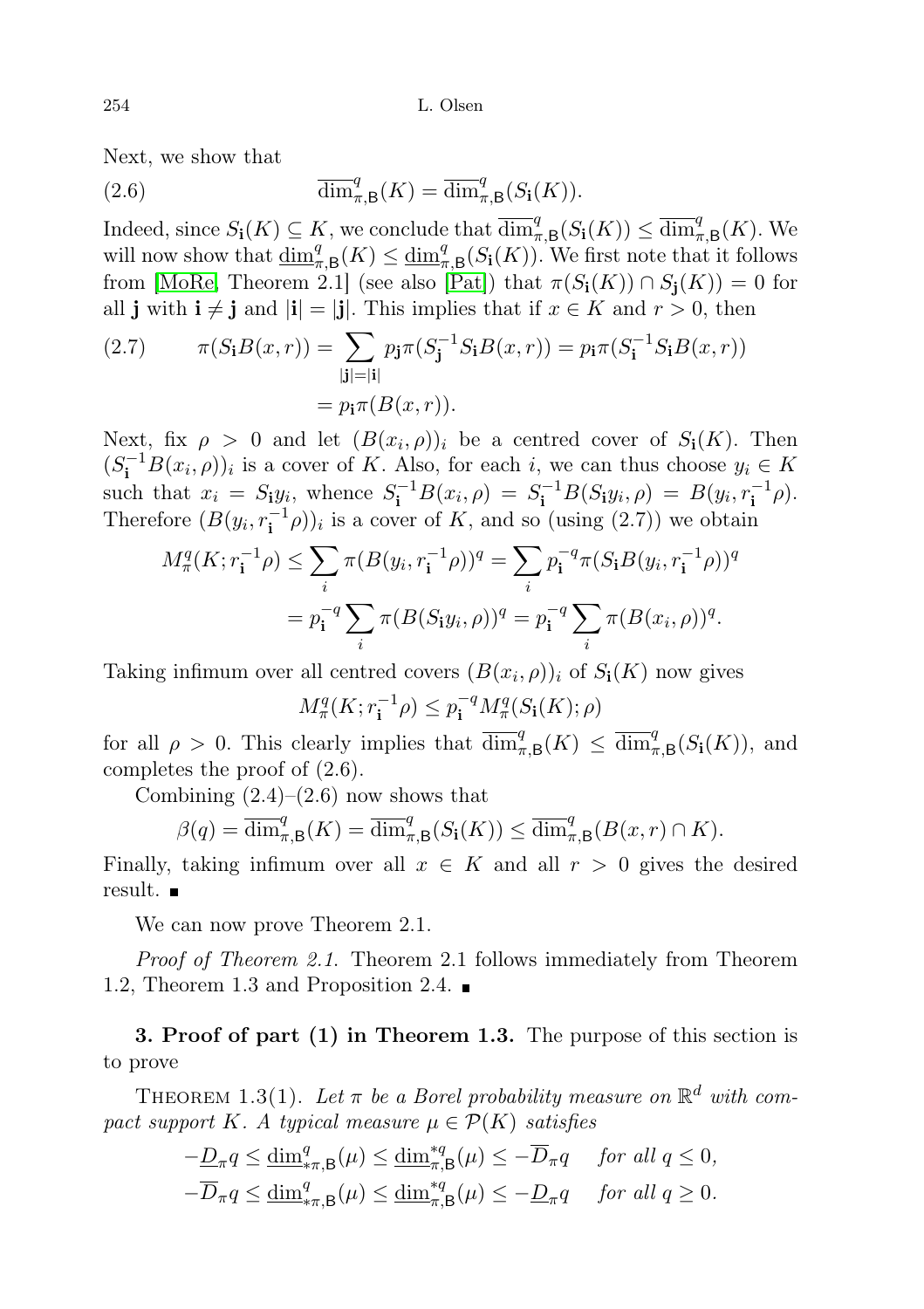It is well-known (cf., for example, [\[Ed,](#page-20-2) pp. 105–107] or [\[Par,](#page-21-12) p. 51, Theorem 6.8) that the weak topology on  $\mathcal{P}(K)$  is induced by the metric L on  $\mathcal{P}(K)$  defined as follows. Let  $\text{Lip}(K)$  denote the family of Lipschitz functions  $f: K \to \mathbb{R}$  with  $|f| \leq 1$  and  $\text{Lip}(f) \leq 1$  where  $\text{Lip}(f)$  denotes the Lipschitz constant of  $f$ . The metric  $L$  is now defined by

$$
L(\mu, \nu) = \sup_{f \in \text{Lip}(K)} \left| \int f \, d\mu - \int f \, d\nu \right|
$$

for  $\mu, \nu \in \mathcal{P}(K)$ . We will always equip  $\mathcal{P}(K)$  with the metric L and all balls in  $\mathcal{P}(K)$  will be with respect to the metric L, i.e. if  $\mu \in \mathcal{P}(K)$  and  $r > 0$ , we will write  $B(\mu, r) = \{ \nu \in \mathcal{P}(K) | L(\mu, \nu) < r \}$  for the ball with centre at  $\mu$  and radius r.

We now turn to the proof of part (1) of Theorem 1.3. Let

$$
\Gamma = \{ \mu \in \mathcal{P}(K) \mid -\underline{D}_{\pi} q \le \underline{\dim}^q_{\pi, \mathsf{B}}(\mu) \le \underline{\dim}^{\ast q}_{\pi, \mathsf{B}}(\mu) \le -\overline{D}_{\pi} q \text{ for all } q \le 0, \n- \overline{D}_{\pi} q \le \underline{\dim}^q_{\pi, \mathsf{B}}(\mu) \le \underline{\dim}^{\ast q}_{\pi, \mathsf{B}}(\mu) \le -\underline{D}_{\pi} q \text{ for all } q \ge 0 \}
$$
\n
$$
= \{ \mu \in \mathcal{P}(K) \mid \underline{\dim}^{\ast q}_{\pi, \mathsf{B}}(\mu) \le -\overline{D}_{\pi} q \text{ for all } q \le 0, \n\underline{\dim}^{\ast q}_{\pi, \mathsf{B}}(\mu) \le -\underline{D}_{\pi} q \text{ for all } q \ge 0 \}
$$

We must now prove that  $\Gamma$  is a co-meagre subset of  $\mathcal{P}(K)$ . It clearly suffices to construct a set  $M \subseteq \mathcal{P}(K)$  satisfying the following conditions:

- $(1)$   $M \subset \Gamma$ ;
- (2) M is dense in  $\mathcal{P}(K)$ ;
- (3) M is  $\mathcal{G}_{\delta}$  in  $\mathcal{P}(K)$ .

For a positive integer  $n$ , write

$$
G_n = \bigcup_{\substack{\mu \in \mathcal{P}(K) \\ |\text{supp }\mu| < \infty}} B\left(\mu, \frac{1}{3^{|\text{supp }\mu|+n}}\right),
$$

and define

$$
M = \bigcap_n G_n.
$$

Below we show that the set M has the above three properties  $(1)$ – $(3)$  (Propositions 3.1–3.3).

PROPOSITION 3.1.  $M \subseteq \Gamma$ .

*Proof.* Let  $\mu \in M = \bigcap_n G_n$ . To prove that  $\mu \in \Gamma$ , we first make a few observations. Since  $\mu \in \bigcap_n G_n$ , for each positive integer n we can find a measure  $\mu_n \in \mathcal{P}(K)$  with  $|\text{supp }\mu_n| < \infty$  such that

$$
L(\mu,\mu_n)\leq \frac{1}{3^{|\mathrm{supp}\,\mu_n|+n}}.
$$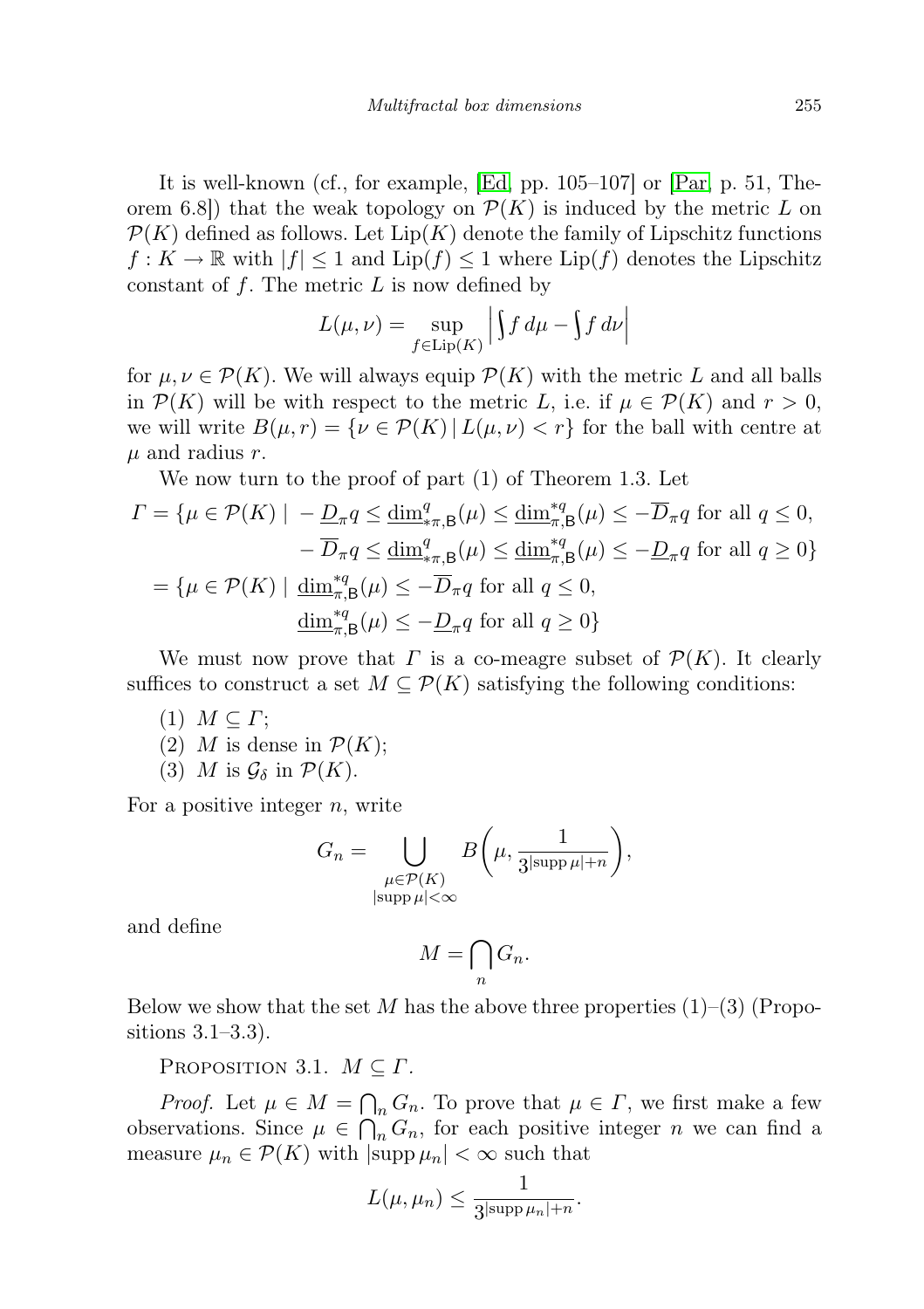Now put

$$
E_n = \bigcup_{x \in \text{supp}\,\mu_n} \left( B\left(x, \frac{1}{2^{|\text{supp}\,\mu_n|+n}}\right) \cap K\right), \quad F_m = \bigcap_{n \ge m} E_n.
$$

Next, we prove the following two claims.

CLAIM 1. We have  $\mu(E_n) \geq 1 - (2/3)^n$ .

*Proof of Claim 1.* Define  $f_n: K \to \mathbb{R}$  by

$$
f_n(x) = \max\left(\frac{1}{2^{|\text{supp }\mu_n|+n}} - \text{dist}(x, \text{supp }\mu_n), 0\right).
$$

It is clear that  $f_n \in \text{Lip}(K)$ , and we therefore conclude that

$$
L(\mu, \mu_n) \ge \int f_n d\mu_n - \int f_n d\mu \ge \int \limits_{\text{supp }\mu_n} \frac{1}{2^{|\text{supp }\mu_n|+n}} d\mu_n - \int \limits_{E_n} \frac{1}{2^{|\text{supp }\mu_n|+n}} d\mu
$$
  
= 
$$
\frac{1}{2^{|\text{supp }\mu_n|+n}} - \frac{1}{2^{|\text{supp }\mu_n|+n}} \mu(E_n),
$$

and so

$$
\mu(E_n) \ge 1 - 2^{|\text{supp}\,\mu_n| + n} L(\mu, \mu_n)
$$
  
> 1 - 2^{|\text{supp}\,\mu\_n| + n} \frac{1}{3^{|\text{supp}\,\mu\_n| + n}} = 1 - \left(\frac{2}{3}\right)^n.

CLAIM 2. We have  $\mu(F_m) \to 1$ .

*Proof of Claim 2.* This follows from Claim 1: indeed,  $\mu(K \setminus F_m)$  =  $\mu(\bigcup_{n\geq m}(K\setminus E_n))\leq \sum_{n\geq m}\mu(K\setminus E_n)\leq \sum_{n\geq m}\left(\frac{2}{3}\right)$  $\frac{2}{3}$  $\big)^n \to 0.$ 

We can now prove that  $\mu \in \Gamma$ , i.e. we must show that

$$
\lim_{\varepsilon \searrow 0} \inf_{\mu(E) > 1-\varepsilon} \underline{\dim}^q_{\pi, \mathsf{B}}(E) = \underline{\dim}^{*q}_{\pi, \mathsf{B}}(\mu) \le \begin{cases} -\overline{D}_{\pi} q & \text{for } q \le 0, \\ -\underline{D}_{\pi} q & \text{for } q \ge 0. \end{cases}
$$

We therefore fix  $\varepsilon > 0$ . We must show that there is a subset  $E \subseteq K$  with

$$
\mu(E) > 1 - \varepsilon
$$

and

$$
\underline{\dim}^q_{\pi,\mathsf{B}}(E) \le \begin{cases} -\overline{D}_{\pi} \, q & \text{for } q \le 0, \\ -\underline{D}_{\pi} \, q & \text{for } q \ge 0. \end{cases}
$$

It follows from Claim 2 that we can choose a positive integer  $m_0$  such that  $\mu(F_{m_0}) > 1 - \varepsilon$ . Now put  $E = F_{m_0}$ , so E satisfies (3.1). To show that it also satisfies (3.2), fix  $n \geq m_0$  and write  $r_n = 1/2^{|\text{supp }\mu_n|+n}$ . It is clear that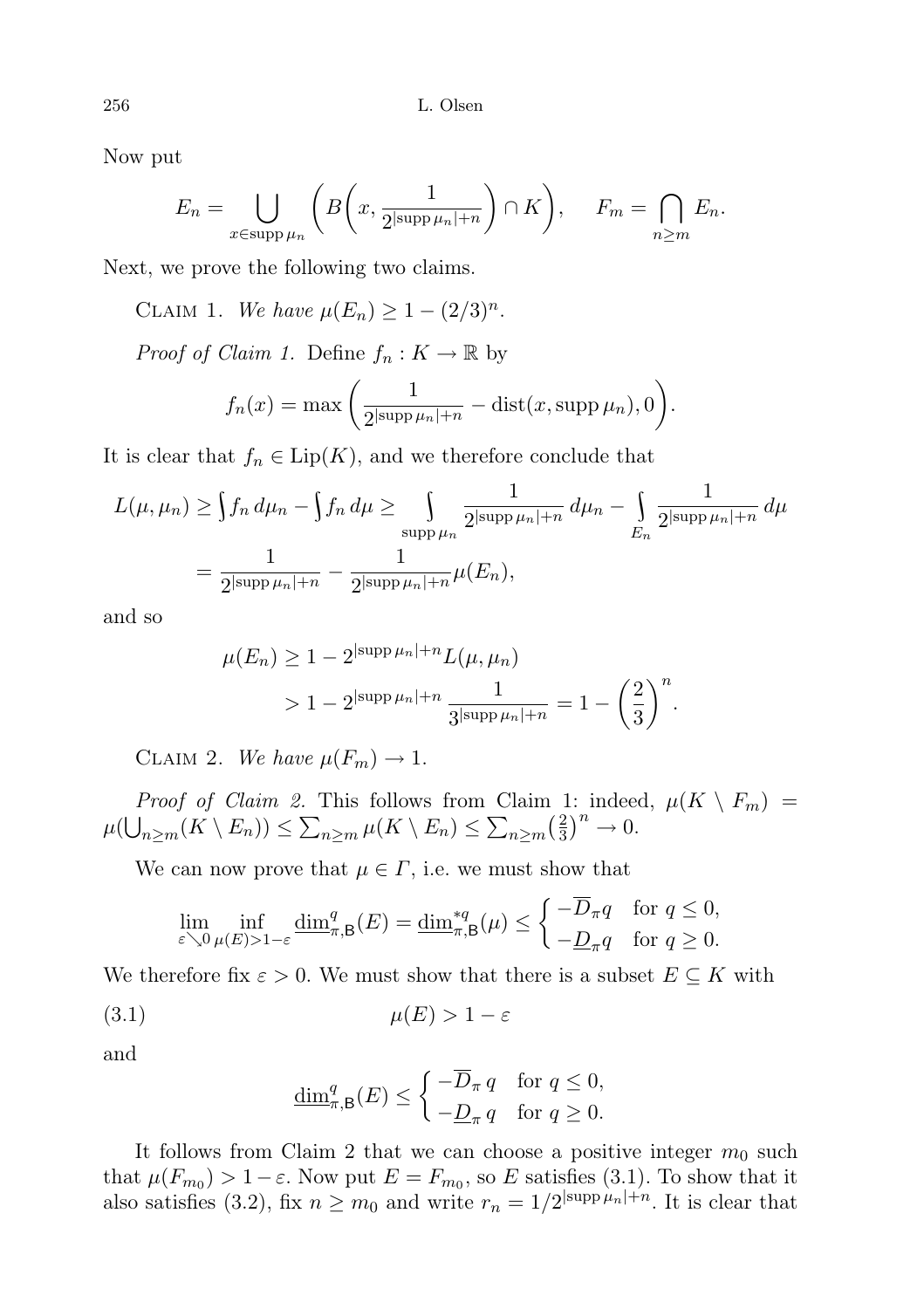$$
F_{m_0} \subseteq E_n = \bigcup_{x \in \text{supp}\,\mu_n} (B(x, r_n) \cap K). \text{ This implies that}
$$

$$
M_\pi^q(F_m; r_n) \le \sum_{x \in \text{supp}\,\mu_n} \pi(B(x, r_n))^q
$$

$$
\le \begin{cases} |\text{supp}\,\mu_n| \left(\inf_{x \in K} \pi(B(x, r_n))\right)^q & \text{for } q \le 0, \\ |\text{supp}\,\mu_n| \left(\sup_{x \in K} \pi(B(x, r_n))\right)^q & \text{for } q \ge 0, \\ \end{cases}
$$

and so

$$
\underline{\dim}_{\pi,B}^{q}(E) = \liminf_{r \searrow 0} \frac{\log M_{\pi}^{q}(F_{m_{0}}; r)}{-\log r} \leq \liminf_{n} \frac{\log M_{\pi}^{q}(F_{m_{0}}; r_{n})}{-\log r_{n}}
$$
\n
$$
\leq \begin{cases}\n\liminf_{n} \frac{\log(|\text{supp}\,\mu_{n}|(\inf_{x \in K} \pi(B(x, r_{n})))^{q})}{-\log r_{n}} & \text{for } q \leq 0, \\
\liminf_{n} \frac{\log(|\text{supp}\,\mu_{n}|(\sup_{x \in K} \pi(B(x, r_{n})))^{q})}{-\log r_{n}} & \text{for } q \geq 0,\n\end{cases}
$$
\n
$$
= \begin{cases}\n\liminf_{n} \left(\frac{\log|\text{supp}\,\mu_{n}|}{(|\text{supp}\,\mu_{n}| + n)\log 2} + q \frac{\log \inf_{x \in K} \pi(B(x, r_{n}))}{-\log r_{n}}\right) & \text{for } q \leq 0, \\
\liminf_{n} \left(\frac{\log|\text{supp}\,\mu_{n}|}{(|\text{supp}\,\mu_{n}| + n)\log 2} + q \frac{\log \text{sup}_{x \in K} \pi(B(x, r_{n}))}{-\log r_{n}}\right) & \text{for } q \geq 0, \\
-\overline{D}_{\pi}q & \text{for } q \leq 0, \\
-\underline{D}_{\pi}q & \text{for } q \geq 0.\n\end{cases}
$$

This completes the proof of Proposition 3.1.  $\blacksquare$ 

PROPOSITION 3.2. M is dense in  $\mathcal{P}(K)$ .

*Proof.* Since  $P(K)$  is a complete metric space and  $M = \bigcap_n G_n$  where each  $G_n$  is open, it suffices to show that  $G_n$  is dense for all n. We therefore fix a positive integer n. Next, let  $\mu \in \mathcal{P}(K)$  and  $r > 0$ . We must now find a measure  $\lambda \in G_n$  such that  $L(\mu, \lambda) < r$ . Indeed, it is clear that we can find  $\lambda \in \mathcal{P}(K)$  such that  $|\text{supp }\lambda| < \infty$  and  $L(\mu, \lambda) < r$ . Also, since  $|\text{supp }\lambda| < \infty$ , we conclude that  $\lambda \in B(\lambda, 1/3^{\text{supp }\lambda|+n}) \subseteq G_n$ .

PROPOSITION 3.3. M is  $\mathcal{G}_{\delta}$  in  $\mathcal{P}(K)$ .

*Proof.* This is clear.  $\blacksquare$ 

4. Proof of part (2) of Theorem 1.3. The purpose of this section is to prove

THEOREM 1.3(2). Let  $\pi$  be a Borel probability measure on  $\mathbb{R}^d$  with compact support K. If  $\pi$  is doubling, then a typical measure  $\mu \in \mathcal{P}(K)$  satisfies

$$
\overline{\tau}_{\pi,\text{loc}}(q) \le \overline{\dim}_{*\pi,\text{B}}^q(\mu) \le \overline{\dim}_{\pi,\text{B}}^{*q}(\mu) \le \overline{\tau}_{\pi}(q) \quad \text{ for all } q \le 0.
$$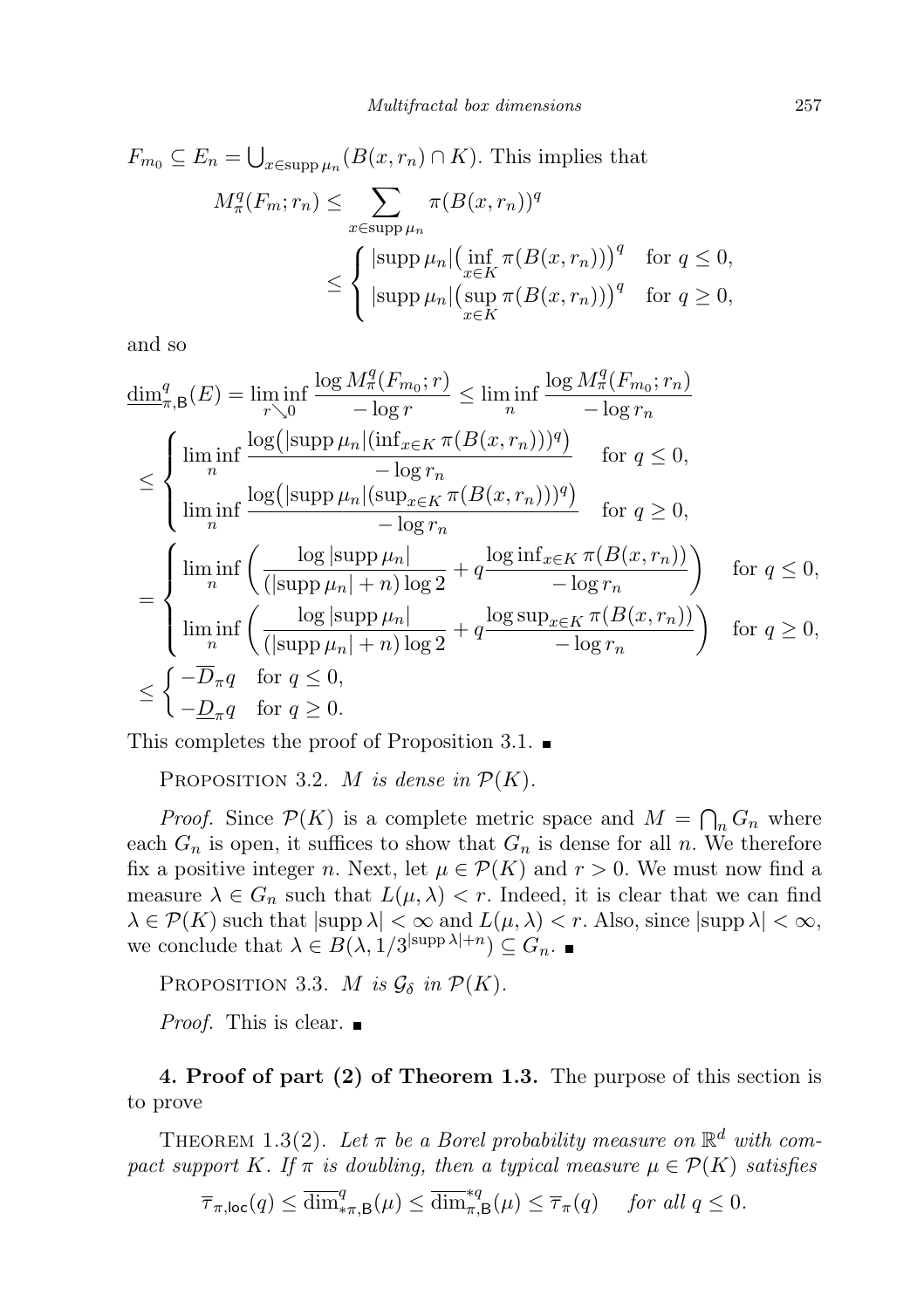If  $\pi$  is doubling and K does not contain isolated points, then a typical measure  $\mu \in \mathcal{P}(K)$  satisfies

$$
\overline{\tau}_{\pi,\text{loc}}(q) \le \overline{\dim}_{\ast\pi,B}^q(\mu) \le \overline{\dim}_{\pi,B}^{\ast q}(\mu) \le \overline{\tau}_{\pi}(q) \quad \text{ for all } q.
$$

Before proving this result we state and prove a few auxiliary results. We begin with a definition. Let X be a metric space and let  $\pi$  be a Borel probability measure on X. For a bounded subset E of X,  $r > 0$  and a real number q write

$$
N_{\pi}^{q}(E;r) = \sup_{(B(x_i,r))_i \text{ is a centred packing of } E} \sum_{i} \pi(B(x_i,r))^q;
$$

recall that a family of balls  $(B(x_i, r))_i$  is called a *centred packing* of E if  $x_i \in E$  for all i and  $|x_i - x_j| > 2r$  for all  $i \neq j$ . We now have the following alternative expressions for  $\underline{\dim}_{\pi,\mathsf{B}}^q(E)$  and  $\overline{\dim}_{\pi,\mathsf{B}}^q(E)$ .

LEMMA 4.1. Let  $\pi$  be a Borel probability measure on  $\mathbb{R}^d$  with compact support K. If  $\pi$  is doubling, then

$$
\frac{\dim_{\pi,\mathsf{B}}^q(E) = \liminf_{r \searrow 0} \frac{\log N_\pi^q(E; r)}{-\log r},
$$

$$
\overline{\dim}_{\pi,\mathsf{B}}^q(E) = \limsup_{r \searrow 0} \frac{\log N_\pi^q(E; r)}{-\log r},
$$

for all  $E \subseteq K$  and all  $q \in \mathbb{R}$ .

*Proof.* The proof uses standard arguments and is therefore omitted.  $\blacksquare$ 

Next, we list a few more auxiliary results.

LEMMA 4.2. Let  $\pi$  be a Borel probability measure on  $\mathbb{R}^d$  with compact support K, and let  $E \subseteq K$ .

- (1) If  $\pi$  is doubling, then the map  $q \mapsto \overline{\dim}_{\pi,\mathsf{B}}^q(E)$  is convex, and therefore in particular continuous.
- (2) The map  $q \mapsto \overline{\tau}_{\pi,\text{loc}}(q)$  is decreasing.

*Proof.* (1) Let  $q_1, q_2 \in \mathbb{R}$  and  $t_1, t_2 \geq 0$  with  $t_1 + t_2 = 1$ . Fix  $r > 0$ . For each centred packing  $(B(x_i, r))_i$  of E, it follows from Hölder's inequality that

$$
\sum_{i} \pi(B(x_i, r))^{t_1 q_1 + t_2 q_2} \leq \left(\sum_{i} \pi(B(x_i, r))^{q_1}\right)^{t_1} \left(\sum_{i} \pi(B(x_i, r))^{q_2}\right)^{t_2}
$$

$$
\leq N_{\pi}^{q_1}(E; r)^{t_1} N_{\pi}^{q_2}(E; r)^{t_2}.
$$

Taking supremum over all centred packings  $(B(x_i, r))_i$  of E now gives

$$
N_{\pi}^{t_1 q_1 + t_2 q_2}(E; r) \leq N_{\pi}^{q_1}(E; r)^{t_1} N_{\pi}^{q_2}(E; r)^{t_2}.
$$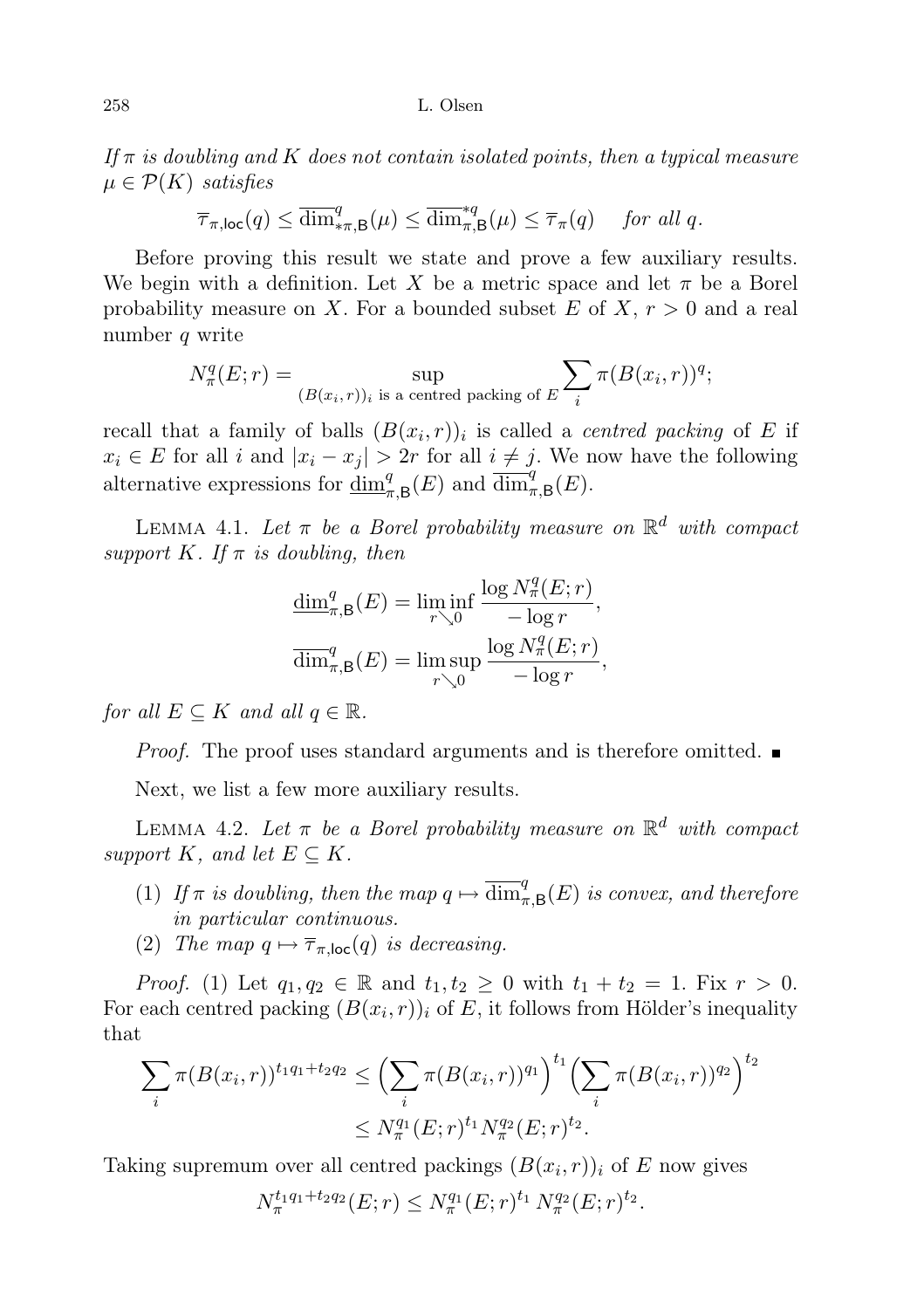Using this inequality and Lemma 4.1, we conclude that

$$
\overline{\dim}_{\pi,B}^{t_1q_1+t_2q_2}(E) = \limsup_{r \searrow 0} \frac{\log N_{\pi}^{t_1q_1+t_2q_2}(E;r)}{-\log r}
$$
\n
$$
\leq \limsup_{r \searrow 0} \frac{\log (N_{\pi}^{q_1}(E;r)^{t_1}N_{\pi}^{q_2}(E;r)^{t_2})}{-\log r}
$$
\n
$$
= \limsup_{r \searrow 0} \left( t_1 \frac{\log N_{\pi}^{q_1}(E;r)}{-\log r} + t_2 \frac{\log N_{\pi}^{q_2}(E;r)}{-\log r} \right)
$$
\n
$$
\leq t_1 \limsup_{r \searrow 0} \frac{\log N_{\pi}^{q_1}(E;r)}{-\log r} + t_2 \limsup_{r \searrow 0} \frac{\log N_{\pi}^{q_2}(E;r)}{-\log r}
$$
\n
$$
= t_1 \overline{\dim}_{\pi,B}^{q_1}(E) + t_2 \overline{\dim}_{\pi,B}^{q_2}(E).
$$

(2) This follows immediately from the definitions.  $\blacksquare$ 

PROPOSITION 4.3. Let  $\pi$  be a Borel probability measure on  $\mathbb{R}^d$  with compact support K. If  $\pi$  is doubling, then

$$
\{\mu \in \mathcal{P}(K) \mid \overline{\tau}_{\pi, \text{loc}}(q) \leq \overline{\dim}^q_{\pi, \mathsf{B}}(\mu) \text{ for all } q\}
$$
  
= 
$$
\bigcap_{q \in \mathbb{Q}} \{\mu \in \mathcal{P}(K) \mid \overline{\tau}_{\pi, \text{loc}}(q) \leq \overline{\dim}^q_{\pi, \mathsf{B}}(\mu)\}.
$$

Proof. It is clear that the left-hand side is contained in the right-hand side, so it suffices to prove the other inclusion. We therefore fix  $\mu \in \mathcal{P}(K)$ such that

(4.1) 
$$
\overline{\tau}_{\pi,\text{loc}}(q) \leq \overline{\dim}_{\pi,\mathsf{B}}^q(\mu)
$$

for all  $q \in \mathbb{Q}$ . We must now prove (4.1) holds for all  $q \in \mathbb{R}$ . Fix  $q \in \mathbb{R}$  and a set  $E \subseteq K$  with  $\mu(E) > 0$ . Next, choose a sequence  $(q_n)_n \subseteq \mathbb{Q}$  such that  $q_n \searrow q$ . Since  $q_n \geq q$  for all n and the function  $p \mapsto \overline{\tau}_{\pi,\text{loc}}(p)$  is decreasing (by Lemma 4.2), we conclude that

(4.2) 
$$
\overline{\tau}_{\pi,\text{loc}}(q) \leq \liminf_{n} \overline{\tau}_{\pi,\text{loc}}(q_n).
$$

Next, since  $q_n \in \mathbb{Q}$ , it follows from (4.1) that

(4.3) 
$$
\overline{\tau}_{\pi,\text{loc}}(q_n) \leq \overline{\dim}_{*\pi,\mathsf{B}}^{q_n}(\mu) = \inf_{\mu(F)>0} \overline{\dim}_{\pi,\mathsf{B}}^{q_n}(F) \leq \overline{\dim}_{\pi,\mathsf{B}}^{q_n}(E).
$$

Finally, since  $q_n \to q$  and the function  $p \mapsto \overline{\dim}_{\pi,\mathsf{B}}^p(E)$  is continuous (by Lemma 4.2), we conclude that

(4.4) 
$$
\liminf_{n} \overline{\dim}_{\pi,\mathsf{B}}^{q_n}(E) = \overline{\dim}_{\pi,\mathsf{B}}^{q}(E).
$$

Combining  $(4.2)$ – $(4.4)$  gives

$$
\overline{\tau}_{\pi,\text{loc}}(q) \le \liminf_{n} \overline{\tau}_{\pi,\text{loc}}(q_n) \le \liminf_{n} \overline{\dim}_{\pi,\mathsf{B}}^{q_n}(E) = \overline{\dim}_{\pi,\mathsf{B}}^{q}(E).
$$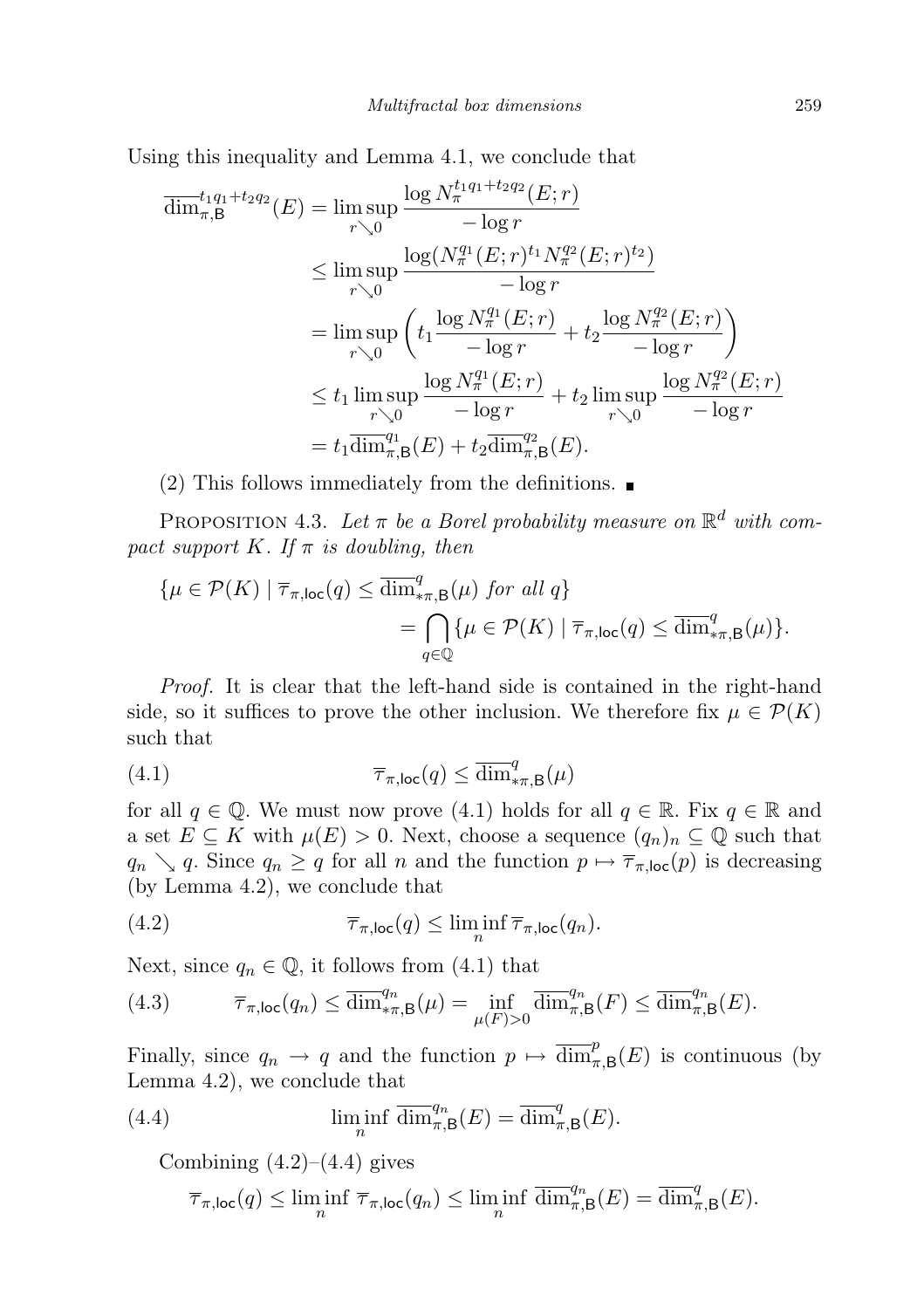Taking infimum over all  $E \subseteq K$  with  $\mu(E) > 0$  yields

$$
\overline{\tau}_{\pi,\text{loc}}(q) \le \inf_{\mu(E)>0} \overline{\dim}_{\pi,\mathsf{B}}^q(E) = \overline{\dim}_{\ast\pi,\mathsf{B}}^q(\mu).
$$

We can now prove part (2) in Theorem 1.3. Let

$$
\Gamma = \{ \mu \in \mathcal{P}(K) \mid \overline{\tau}_{\pi,\text{loc}}(q) \le \overline{\dim}^q_{*\pi,\mathsf{B}}(\mu) \le \overline{\dim}^{*q}_{\pi,\mathsf{B}}(\mu) \le \overline{\tau}_{\pi}(q) \text{ for all } q \}.
$$

To prove that  $\Gamma$  is co-meagre in  $\mathcal{P}(K)$ , for  $q, t, u \in \mathbb{R}$  write

$$
\Gamma_{t,u}^q = \{ \mu \in \mathcal{P}(K) \mid t \le \inf_{\mu(E) > u} \overline{\dim}_{\pi,B}^q(E) \},
$$

and observe that it follows from Theorem 1.2 and Proposition 4.3 that

$$
I = \{ \mu \in \mathcal{P}(K) \mid \overline{\tau}_{\pi, \text{loc}}(q) \le \overline{\dim}_{\pi, \mathcal{B}}^q(\mu) \text{ for all } q \}
$$
  
\n
$$
= \bigcap_{q \in \mathbb{Q}} \{ \mu \in \mathcal{P}(K) \mid \overline{\tau}_{\pi, \text{loc}}(q) \le \inf_{\mu(E) > 0} \overline{\dim}_{\pi, \mathcal{B}}^q(E) \}
$$
  
\n
$$
= \bigcap_{q \in \mathbb{Q}} \bigcap_{\substack{t, u \in \mathbb{Q} \\ t < \overline{\tau}_{\pi, \text{loc}}(q) \\ u > 0}} \{ \mu \in \mathcal{P}(K) \mid t \le \inf_{\mu(E) > u} \overline{\dim}_{\pi, \mathcal{B}}^q(E) \} = \bigcap_{\substack{q \in \mathbb{Q} \\ t < \overline{\tau}_{\pi, \text{loc}}(q) \\ u > 0}} I_{t, u}^q.
$$

Hence it suffices to prove that  $\Gamma_{t,u}^q$  is co-meagre in  $\mathcal{P}(K)$  for all  $q, t, u \in \mathbb{Q}$ with  $t < \overline{\tau}_{\pi,loc}(q)$  and  $u > 0$ . We fix such  $q, t, u$  and divide the proof into two cases.

CASE 1:  $\overline{\tau}_{\pi,\text{loc}}(q) = \inf_E \overline{\dim}_{\pi,\mathsf{B}}^q(E)$ . Since  $t < \overline{\tau}_{\pi,\text{loc}}(q) = \inf_E \overline{\dim}_{\pi,\mathsf{B}}^q(E)$ , we conclude that

$$
\Gamma_{t,u}^q = \left\{ \mu \in \mathcal{P}(K) \mid t \le \inf_{\mu(E) > u} \overline{\dim}_{\pi,\mathsf{B}}^q(E) \right\} = \mathcal{P}(K),
$$

and the set  $\Gamma_{t,u}^q$  is therefore (trivially) co-meagre in  $\mathcal{P}(K)$ .

CASE 2:  $\overline{\tau}_{\pi,\text{loc}}(q) > \inf_{E} \overline{\dim}_{\pi,B}^q(E)$ . In order to show that  $\Gamma_{t,u}^q$  is comeagre in  $\mathcal{P}(K)$ , it clearly suffices to construct a set  $M_{t,u}^q \subseteq \mathcal{P}(K)$  satisfying the following conditions:

(1)  $M_{t,u}^q \subseteq \Gamma_{t,u}^q;$ (2)  $M_{t,u}^q$  is dense in  $\mathcal{P}(K);$ (3)  $M_{t,u}^{\tilde{q}}$  is  $\mathcal{G}_{\delta}$  in  $\mathcal{P}(K)$ .

For all  $x \in K$  and all  $s > 0$ , it follows from Lemma 4.1 that

$$
t < \overline{\tau}_{\pi, \text{loc}}(q) \le \overline{\dim}^q_{\pi, \text{B}, \text{loc}}(x; K) \le \overline{\dim}^q_{\pi, \text{B}}(B(x, s) \cap K)
$$
  
= 
$$
\limsup_{r \searrow 0} \frac{\log N_\pi^q(B(x, s) \cap K; r)}{-\log r},
$$

and we can therefore choose  $r_{x,s} < s$  such that

$$
t < \frac{\log N_\pi^q(B(x,s) \cap K; r_{x,s})}{-\log r_{x,s}}.
$$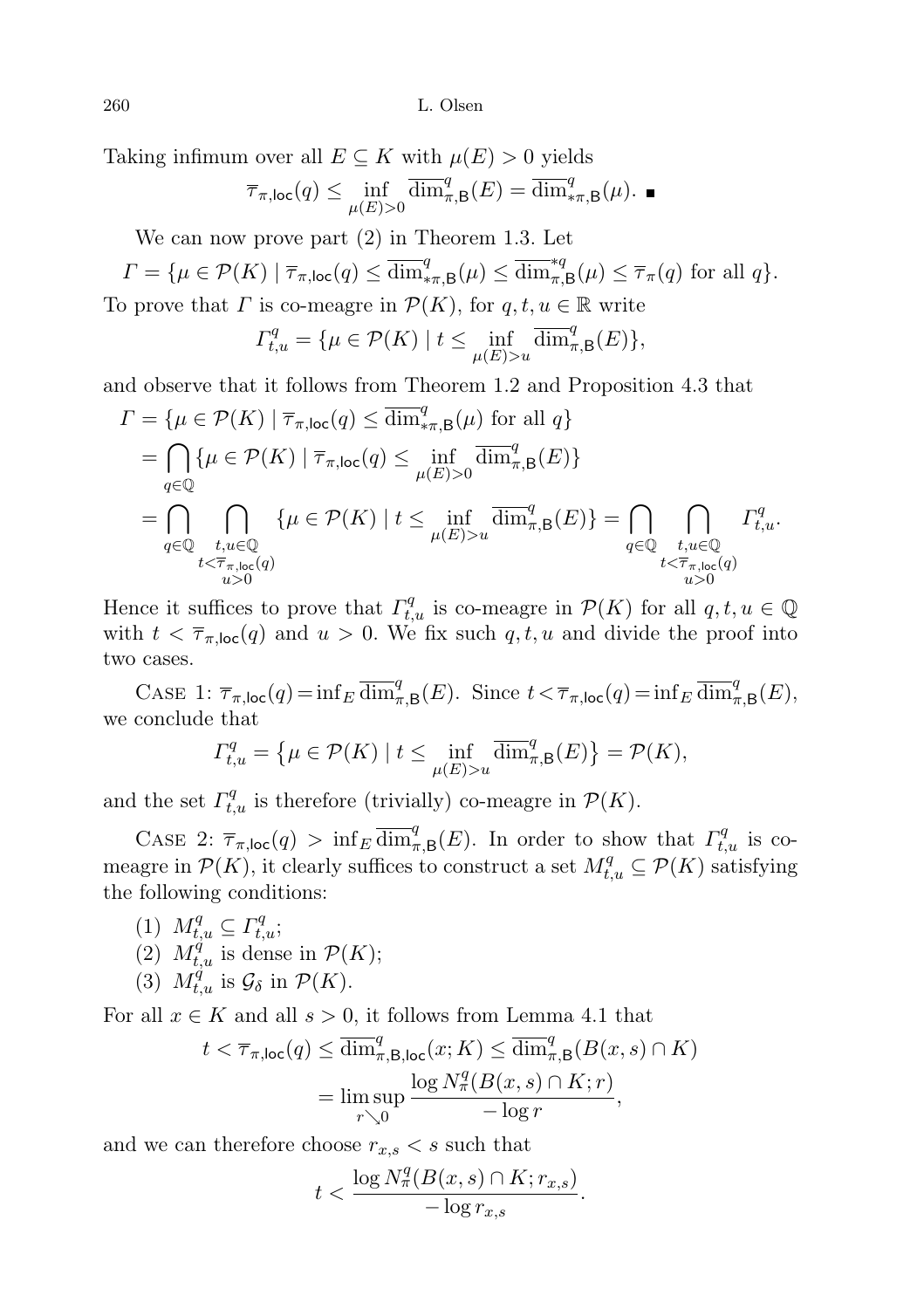This implies that

(4.5) 
$$
N_{\pi}^{q}(B(x, s) \cap K; r_{x, s}) \geq r_{x, s}^{-t}.
$$

We may also choose a centred packing  $(B(y, r_{x,s}))_{y \in A_{x,s}}$  of  $B(x, s) \cap K$  such that

(4.6) 
$$
\sum_{y \in \Lambda_{x,s}} \pi(B(y, r_{x,s}))^q \ge \frac{1}{2} N_\pi^q(B(x, s) \cap K; r_{x,s}).
$$

Now define the measure  $\mu_{x,s} \in \mathcal{P}(K)$  by

$$
\mu_{x,s} = \frac{1}{\sum_{y \in A_{x,s}} \pi(B(y, r_{x,s}))^q} \sum_{y \in A_{x,s}} \pi(B(y, r_{x,s}))^q \delta_y.
$$

Next, for each  $F \subseteq K$  with  $|F| < \infty$ , we define  $\mu_{F,s} \in \mathcal{P}(K)$  and  $r_{F,s} > 0$  by

$$
\mu_{F,s} = \frac{1}{|F|} \sum_{x \in F} \mu_{x,s}, \quad r_{F,s} = \min_{x \in F} r_{x,s}.
$$

Let  $(s_n)_n$  be a sequence of real numbers with  $s_n > 0$  for all n and  $s_n \to 0$ . Finally, for a positive integer  $n$ , we put

$$
G_n = \bigcup_{\substack{m \ge n \\ F \subseteq K \\ |F| < \infty}} B(\mu_{F,s_m}, (u/6) r_{F,s_m}),
$$

and define the set  $M_{t,u}^q \subseteq \mathcal{P}(K)$  by

$$
M_{t,u}^q = \bigcap_n G_n.
$$

Below we show that  $M_{t,u}^q$  has the above three properties (1)–(3) (Propositions  $4.4 - 4.7$ ).

PROPOSITION 4.4.  $M_{t,u}^q \subseteq \Gamma_{t,u}^q$ .

*Proof.* Let  $\mu \in M_{t,u}^q$ . To show that  $\mu \in \Gamma_{t,u}^q$ , i.e. we must show that

$$
t\leq \inf_{\mu(E)>u}\overline{\dim}_{\pi,\mathsf{B}}(E).
$$

We therefore fix  $E \subseteq K$  with  $\mu(E) > u$ . We must prove that

$$
t \le \overline{\dim}_{\pi,\mathsf{B}}(E).
$$

Since  $\mu \in \bigcap_n G_n$ , for each positive integer n there is a positive integer  $m_n$ and a set  $F_n \subseteq K$  with  $|F_n| < \infty$  such that

$$
L(\mu, \mu_{F_n, s_{m_n}}) \leq \frac{u}{6} r_{F_n, s_{m_n}}.
$$

Write  $\rho_n = \frac{1}{3}$  $\frac{1}{3}r_{F_n,s_{m_n}}$  and let  $E_n$  denote the  $\rho_n$ -neighbourhood of E, i.e.  $E_n = \{ y \in K \mid \text{dist}(x, E) < \rho_n \}.$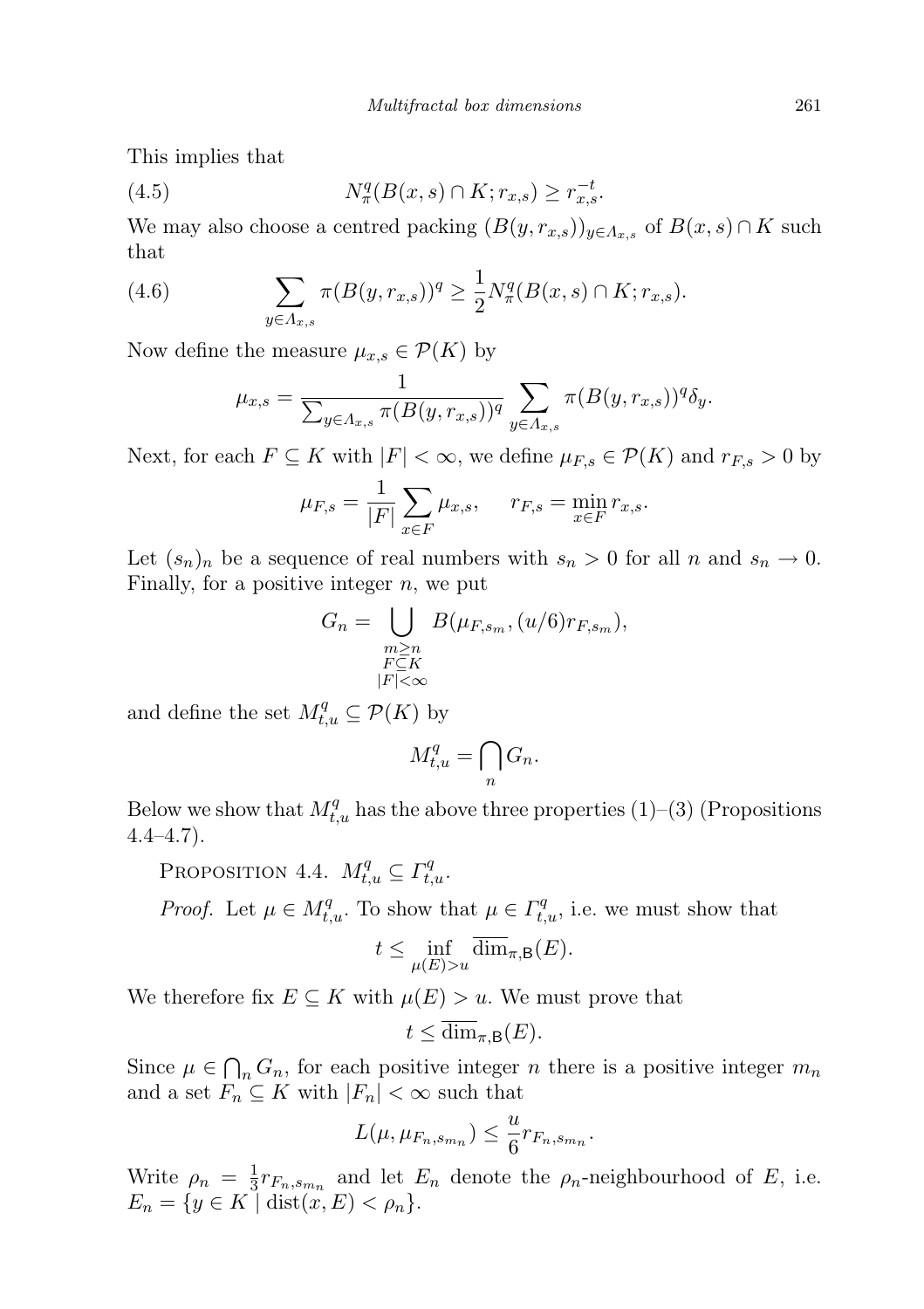Claim 1. We have

$$
\sum_{y \in \Lambda_{x_n, s_{m_n}} \cap E_n} \pi(B(y, r_{x_n, s_{m_n}}))^q \ge \frac{u}{4} r_{x_n, s_{m_n}}^{-t}
$$

.

*Proof of Claim 1.* Define  $f_n: K \to \mathbb{R}$  by

$$
f_n(y) = \max(\rho_n - \text{dist}(y, E_n), 0).
$$

It is clear that  $f_n \in \text{Lip}(K)$ , and we therefore conclude that

$$
L(\mu, \mu_{F_n, s_{m_n}}) \ge \int f_n d\mu - \int f_n d\mu_{F_n, s_{m_n}} \ge \int_E \rho_n d\mu - \int_{E_n} \rho_n d\mu_{F_n, s_{m_n}}
$$
  
=  $\rho_n \mu(E) - \rho_n \mu_{F_n, s_{m_n}}(E_n),$ 

and so

$$
\mu_{F_n,s_{m_n}}(E_n) \ge \mu(E) - \frac{1}{\rho_n} L(\mu, \mu_{F_n,s_{m_n}}) > u - \frac{1}{\rho_n} \frac{u}{6} r_{F_n,s_{m_n}} = \frac{u}{2}.
$$

By the definition of  $\mu_{F_n, s_{m_n}}$ , this implies that

$$
\frac{1}{|F_n|} \sum_{y \in F_n} \mu_{y, s_{m_n}}(E_n) = \mu_{F_n, s_{m_n}}(E_n) > \frac{u}{2},
$$

and so there is an element  $x_n \in F_n$  such that

$$
\mu_{x_n,s_{mn}}(E_n) > \frac{u}{2}.
$$

By the definition of  $\mu_{x_n,s_{mn}}$ , this implies that

$$
\frac{1}{\sum_{y \in A_{x_n, s_{m_n}}} \pi(B(y, r_{x_n, s_{m_n}}))^q} \sum_{y \in A_{x_n, s_{m_n}} \cap E_n} \pi(B(y, r_{x_n, s_{m_n}}))^q = \mu_{x_n, s_{m_n}}(E_n) > \frac{u}{2}.
$$

We see from this inequality and (4.5) and (4.6) that

$$
\sum_{y \in \Lambda_{x_n, s_{m_n}} \cap E_n} \pi(B(y, r_{x_n, s_{m_n}}))^q \ge \frac{u}{2} \sum_{y \in \Lambda_{x_n, s_{m_n}}} \pi(B(y, r_{x_n, s_{m_n}}))^q
$$
\n
$$
\ge \frac{u}{2} \frac{1}{2} N_{\pi}^q(B(x_n, s_{m_n}) \cap K; r_{x_n, s_{m_n}})
$$
\n
$$
\ge \frac{u}{4} r_{x_n, s_{m_n}}^{-t}.
$$

This completes the proof of Claim 1.

Next, for each  $y \in E_n$ , we may choose  $x_y \in E$  such that

$$
|y - x_y| < \rho_n = \frac{1}{3} r_{F_n, s_{m_n}} \leq \frac{1}{3} r_{x_n, s_{m_n}}.
$$

CLAIM 2. The family  $(B(x_y, \frac{1}{3}))$  $(\frac{1}{3}r_{x_n,s_{m_n}})$ <sub>y∈ $\Lambda_{x_n,s_{m_n}}$ ∩ $E_n$  is a centred packing</sub> of  $E$ .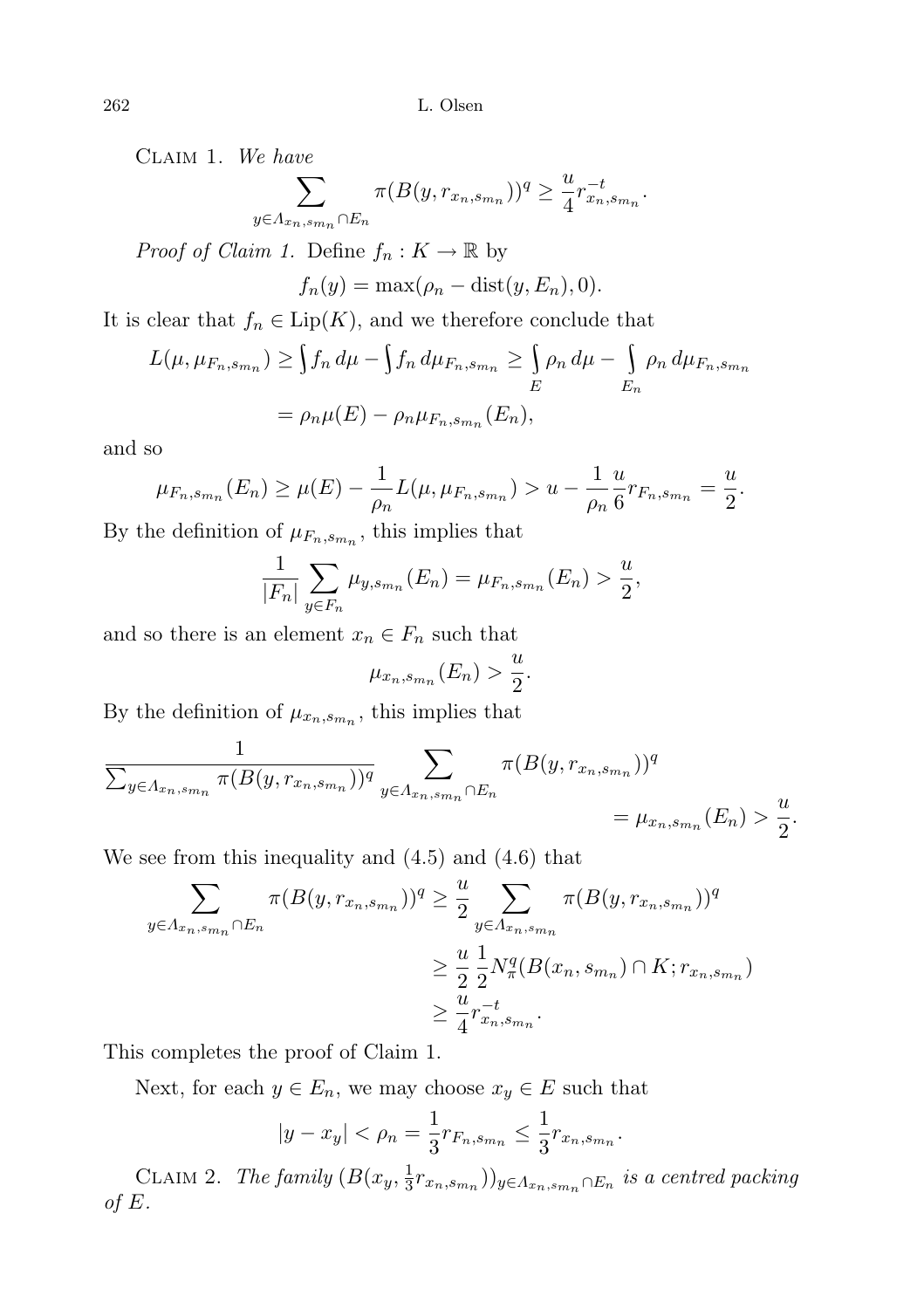Proof of Claim 2. It is clear that  $y_x \in E$  for all  $y \in \Lambda_{x_n,s_{m_n}} \cap E_n$ . Next, we show that  $|x_{y_1} - x_{y_2}| > \frac{2}{3}$  $\frac{2}{3}r_{x_n,s_{m_n}}$  for all  $y_1, y_2 \in A_{x_n,s_{m_n}} \cap E_n$  with  $y_1 \neq y_2$ . Indeed, if there are  $y_1, y_2 \in A_{x_n, s_{m_n}} \cap E_n$  with  $y_1 \neq y_2$  such that  $|x_{y_1} - x_{y_2}| \leq \frac{2}{3} r_{x_n, s_{m_n}}$  then

$$
|y_1 - y_2| \le |y_1 - x_{y_1}| + |x_{y_1} - x_{y_2}| + |x_{y_2} - y_2|
$$
  
\n
$$
\le \frac{1}{3}r_{x_n, s_{mn}} + \frac{2}{3}r_{x_n, s_{mn}} + \frac{1}{3}r_{x_n, s_{mn}} = \frac{4}{3}r_{x_n, s_{mn}} \le 2r_{x_n, s_{mn}},
$$

contradicting the fact that  $(B(y, r_{x_n, s_{m_n}}))_{y \in A_{x_n, s_{m_n}}}$  is a packing. This completes the proof of Claim 2.

Since  $\pi$  is doubling it is easily seen that there is a constant  $c_0 > 0$  such that

$$
\frac{\pi(B(y,4r))}{\pi(B(y,r))} \le c_0
$$

for all  $y \in \text{supp } \pi = K$  and all  $r > 0$ . We now deduce from Claim 2 and (4.7) that

$$
(4.8) \quad N_{\pi,\mathsf{B}}^{q}(E; \frac{1}{3}r_{x_{n},s_{m_{n}}})
$$
\n
$$
\geq \sum_{y \in \Lambda_{x_{n},s_{m_{n}}} \cap E_{n}} \pi(B(x_{y}, \frac{1}{3}r_{x_{n},s_{m_{n}}}))^{q}
$$
\n
$$
= \begin{cases}\n\sum_{y \in \Lambda_{x_{n},s_{m_{n}}} \cap E_{n}} \pi(B(x_{y}, \frac{1}{3}r_{x_{n},s_{m_{n}}}))^{q} & \text{for } q \leq 0, \\
\sum_{y \in \Lambda_{x_{n},s_{m_{n}}} \cap E_{n}} \left(\frac{\pi(B(x_{y}, \frac{1}{3}r_{x_{n},s_{m_{n}}}))}{\pi(B(x_{y}, \frac{4}{3}r_{x_{n},s_{m_{n}}}))}\right)^{q} \pi(B(x_{y}, \frac{4}{3}r_{x_{n},s_{m_{n}}}))^{q} & \text{for } q > 0; \\
\sum_{y \in \Lambda_{x_{n},s_{m_{n}}} \cap E_{n}} \pi(B(x_{y}, \frac{1}{3}r_{x_{n},s_{m_{n}}}))^{q} & \text{for } q \leq 0, \\
\frac{1}{c_{0}^{q}} \sum_{y \in \Lambda_{x_{n},s_{m_{n}}} \cap E_{n}} \pi(B(x_{y}, \frac{4}{3}r_{x_{n},s_{m_{n}}}))^{q} & \text{for } q > 0.\n\end{cases}
$$

However, if  $y \in A_{x_n, s_{m_n}} \cap E_n$ , then  $|y - x_y| < \frac{1}{3}$  $\frac{1}{3}r_{x_n,s_{m_n}}$ , whence  $B(y,r_{x_n,s_{m_n}})$  $\subseteq B(x_y, \frac{4}{3})$  $\frac{4}{3}r_{x_n,s_{m_n}}$ ) and  $B(x_y, \frac{1}{3})$  $(\frac{1}{3}r_{x_n,s_{m_n}}) \subseteq B(y,r_{x_n,s_{m_n}})$ . It follows from this and (4.8) and Claim 1 that

$$
N_{\pi,\mathsf{B}}^q(E; \frac{1}{3}r_{x_n,s_{m_n}}) \ge \begin{cases} \sum_{y \in A_{x_n,s_{m_n}} \cap E_n} \pi(B(y,r_{x_n,s_{m_n}}))^q & \text{for } q \le 0, \\ \frac{1}{c_0^q} \sum_{y \in A_{x_n,s_{m_n}} \cap E_n} \pi(B(y,r_{x_n,s_{m_n}}))^q & \text{for } q > 0; \end{cases}
$$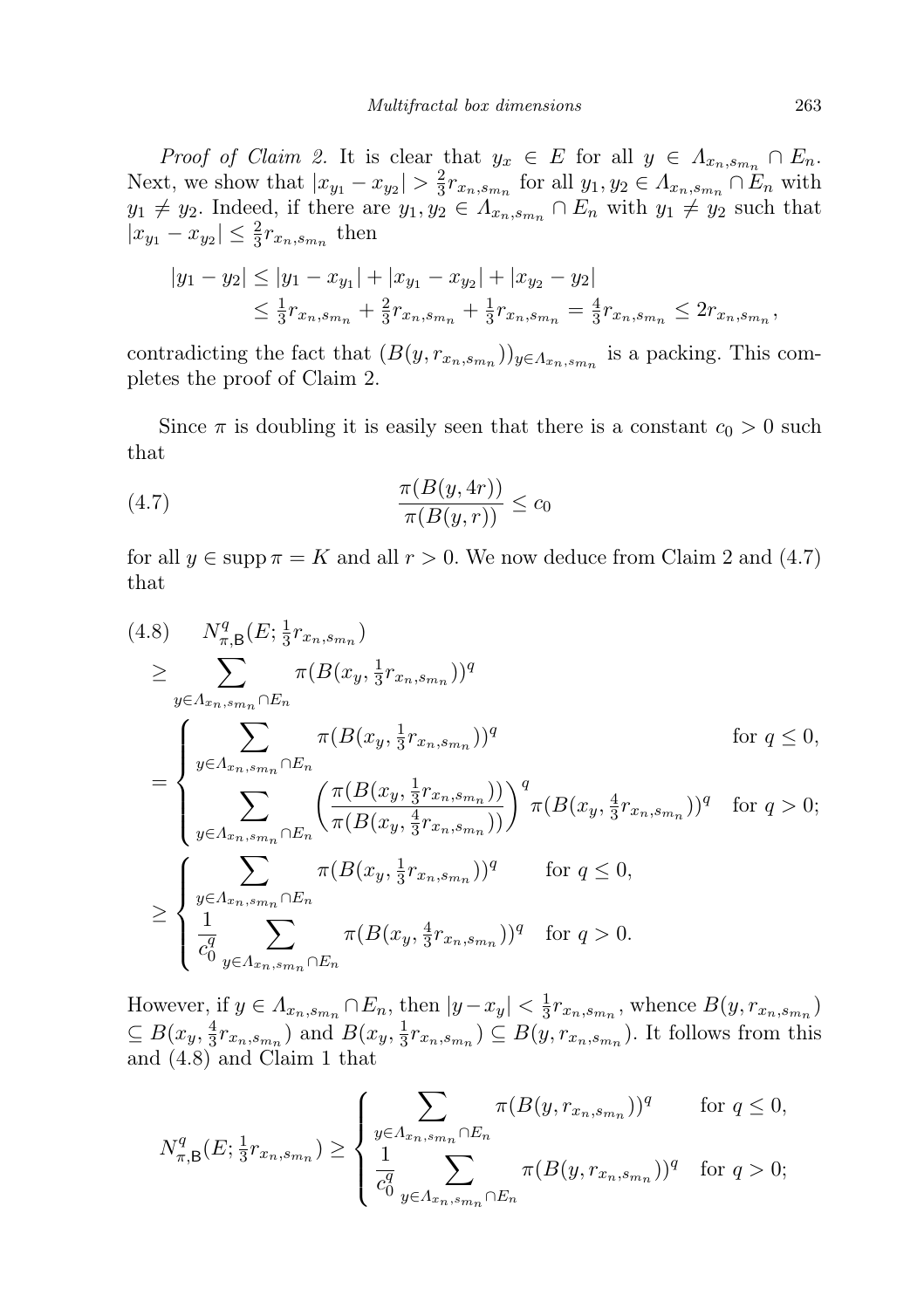$$
\geq c_1 \sum_{y \in A_{x_n, s_{m_n}} \cap E_n} \pi(B(y, r_{x_n, s_{m_n}}))^q
$$
  

$$
\geq c_1 \frac{u}{4} r_{x_n, s_{m_n}}^{-t} = c_2(\frac{1}{3} r_{x_n, s_{m_n}})^{-t},
$$

where  $c_1 = \min(1, 1/c_0^q)$  and  $c_2 = c_1 u 3^{-t}/4$ . We immediately conclude from this and Lemma 4.1 that

$$
\overline{\dim}_{\pi,\mathsf{B}}(E) = \limsup_{r \searrow 0} \frac{\log N_{\pi}^q(E; r)}{-\log r}
$$
\n
$$
\geq \limsup_{n} \frac{\log N_{\pi,\mathsf{B}}^q(E; \frac{1}{3}r_{x_n, s_{m_n}})}{-\log \frac{1}{3}r_{x_n, s_{m_n}}}
$$
\n
$$
\geq \limsup_{n} \frac{\log c_2(\frac{1}{3}r_{x_n, s_{m_n}})^{-t}}{-\log \frac{1}{3}r_{x_n, s_{m_n}}}=t.
$$

This completes the proof of Proposition 4.4.  $\blacksquare$ 

PROPOSITION 4.5. If K does not have any isolated points and  $q \in \mathbb{R}$ , then  $M_{t,u}^q$  is dense in  $\mathcal{P}(K)$ .

*Proof.* For  $F \subseteq K$  with  $|F| < \infty$  write

$$
\mu_F = \frac{1}{|F|} \sum_{x \in F} \delta_x.
$$

We first prove that if  $s > 0$ , then

$$
(4.9) \tL(\mu_F, \mu_{F,s}) \leq s.
$$

Indeed, writing  $w_{x,y} = \pi (B(y, r_{x,s}))^q$  for  $x \in F$  and  $y \in \Lambda_{x,s}$ , we have

$$
(4.10) \qquad L(\mu_F, \mu_{F,s}) = \sup_{f \in \text{Lip}(K)} \left| \int f d\mu_F - \int f d\mu_{F,s} \right|
$$
  
\n
$$
= \sup_{f \in \text{Lip}(K)} \left| \frac{1}{|F|} \sum_{x \in F} f(x) - \frac{1}{|F|} \sum_{x \in F} \frac{1}{\sum_{y \in A_{x,s}} w_{x,y}} \sum_{y \in A_{x,s}} w_{x,y} f(y) \right|
$$
  
\n
$$
\leq \sup_{f \in \text{Lip}(K)} \frac{1}{|F|} \sum_{x \in F} \left| f(x) - \frac{1}{\sum_{y \in A_{x,s}} w_{x,y}} \sum_{y \in A_{x,s}} w_{x,y} f(y) \right|
$$
  
\n
$$
= \sup_{f \in \text{Lip}(K)} \frac{1}{|F|} \sum_{x \in F} \left| \frac{1}{\sum_{y \in A_{x,s}} w_{x,y}} \sum_{y \in A_{x,s}} w_{x,y} f(x) - \frac{1}{\sum_{y \in A_{x,s}} w_{x,y}} \sum_{y \in A_{x,s}} w_{x,y} f(y) \right|
$$
  
\n
$$
\leq \sup_{f \in \text{Lip}(K)} \frac{1}{|F|} \sum_{x \in F} \frac{1}{\sum_{y \in A_{x,s}} w_{x,y}} \sum_{y \in A_{x,s}} w_{x,y} |f(x) - f(y)|.
$$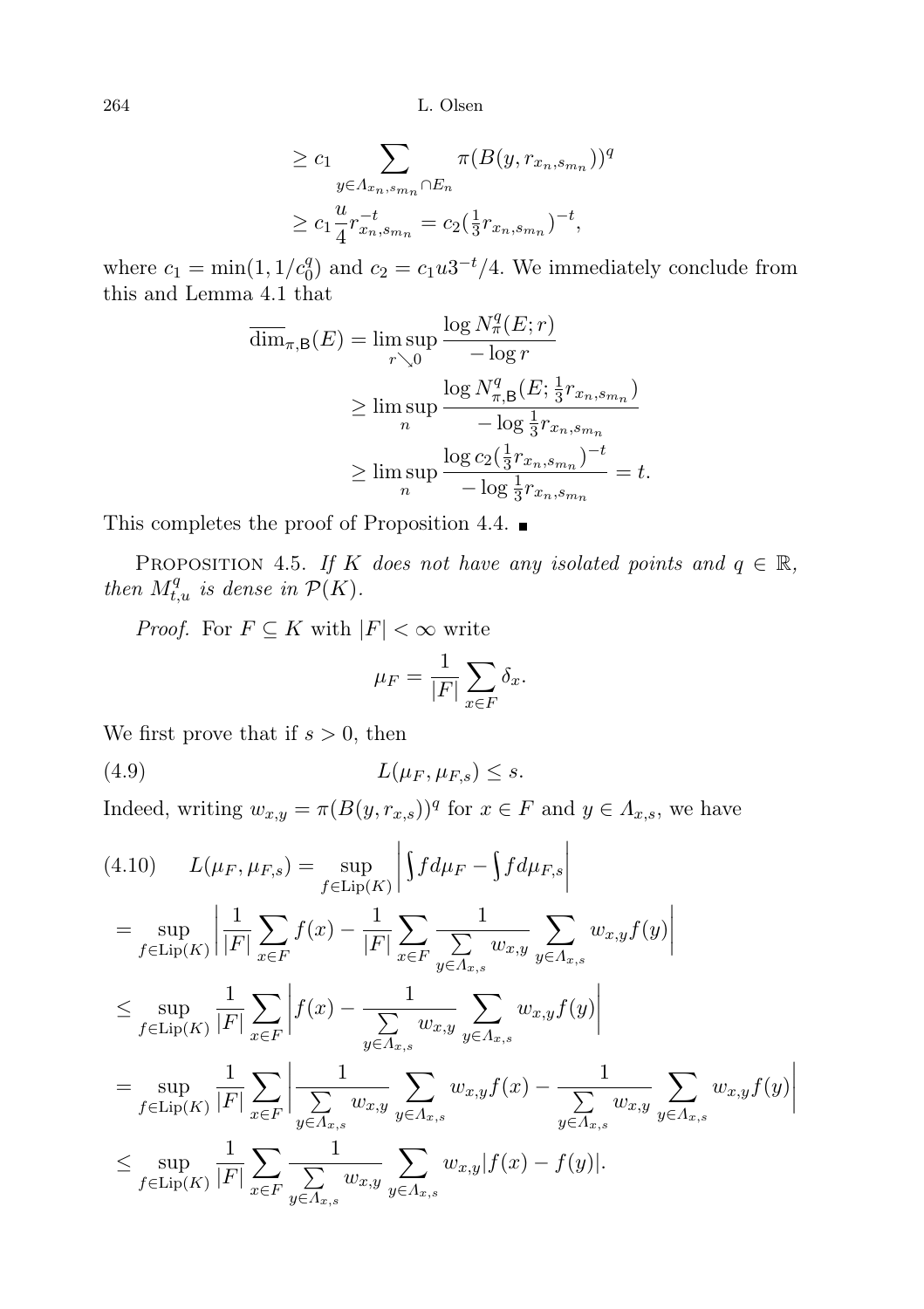However, if  $f \in \text{Lip}(K)$  and  $x \in F$  and  $y \in \Lambda_{x,s}$ , then  $|f(x) - f(y)| \leq$  $|x - y| \leq s$ . It follows from this and (4.10) that

$$
L(\mu_F, \mu_{F,s}) \le \sup_{f \in \text{Lip}(K)} \frac{1}{|F|} \sum_{x \in F} \frac{1}{\sum_{y \in \Lambda_{x,s}} w_{x,y}} \sum_{y \in \Lambda_{x,s}} w_{x,y} s = s.
$$

This completes the proof of (4.9).

We now turn to the proof of Proposition 4.5. Since  $\mathcal{P}(K)$  is a complete metric space and  $M_{t,u}^q = \bigcap_n G_n$  where each  $G_n$  is open, it suffices to show that  $G_n$  is dense for all n. We therefore fix a positive integer n. Next, let  $\mu \in \mathcal{P}(K)$  and  $r > 0$ . We must find a measure  $\lambda \in G_n$  such that  $L(\mu, \lambda) < r$ . Since K does not contain isolated points we may choose a set  $F \subseteq K$  with  $|F| < \infty$  such that  $L(\mu, \mu_F) < r/2$ . Next, since  $s_m \to 0$ , we may choose a positive integer  $m_0$  with  $m_0 \ge n$  such that  $s_{m_0} < r/2$ . Now put  $\lambda = \mu_{F, s_{m_0}}$ . Then clearly, by (4.9),

$$
L(\mu, \lambda) \le L(\mu, \mu_F) + L(\mu_F, \mu_{F, s_{m_0}}) < \frac{1}{2} + s_{m_0} \le \frac{r}{2} + \frac{r}{2} = r
$$
\n
$$
\text{and } \lambda = \mu_{F, s_{m_0}} \in B(\mu_{F, s_{m_0}}, (u/6)r_{F, s_{m_0}}) \subseteq G_n. \blacksquare
$$

PROPOSITION 4.6. If  $q \leq 0$ , then  $M_{t,u}^q$  is dense in  $\mathcal{P}(K)$ .

*Proof.* By Proposition 4.5, it suffices to prove that  $K$  does not have isolated points. Indeed, if  $x_0$  is an isolated point of K, it is not difficult to see that  $\overline{\dim}_{\pi,\mathsf{B} ,\mathsf{loc}}^q(x_0;K) = 0$ , and so

$$
(4.11) \t\t \overline{\tau}_{\pi,\text{loc}}(q) \leq 0.
$$

Furthermore, since  $q \leq 0$ , it is also not difficult to see that  $\overline{\dim}_{\pi,\mathsf{B}}^q(E) \geq 0$ for all  $E \subseteq K$ , whence

(4.12) 
$$
0 \leq \inf_{E} \overline{\dim}_{\pi,B}^q(E).
$$

Combining (4.11) and (4.12) shows that

(4.13) 
$$
\overline{\tau}_{\pi,\text{loc}}(q) \leq \inf_{E} \overline{\dim}_{\pi,\mathsf{B}}^q(E),
$$

contrary to the assumption of Case 2.  $\blacksquare$ 

PROPOSITION 4.7.  $M_{t,u}^q$  is  $\mathcal{G}_\delta$  in  $\mathcal{P}(K)$ .

*Proof.* This is clear.  $\blacksquare$ 

## References

- <span id="page-20-0"></span>[BuNa] Z. Buczolich and J. Nagy, Hölder spectrum of typical monotone continuous functions, Real Anal. Exchange 26 (2000/01), 133–156.
- <span id="page-20-1"></span>[\[CaMa\]](http://dx.doi.org/10.1016/0001-8708(92)90064-R) R. Cawley and R. D. Mauldin, Multifractal decomposition of Moran fractals, Adv. Math. 92 (1992), 196–236.
- <span id="page-20-2"></span>[Ed] G. Edgar, Integral, Probability, and Fractal Measures, Springer, New York, 1998.